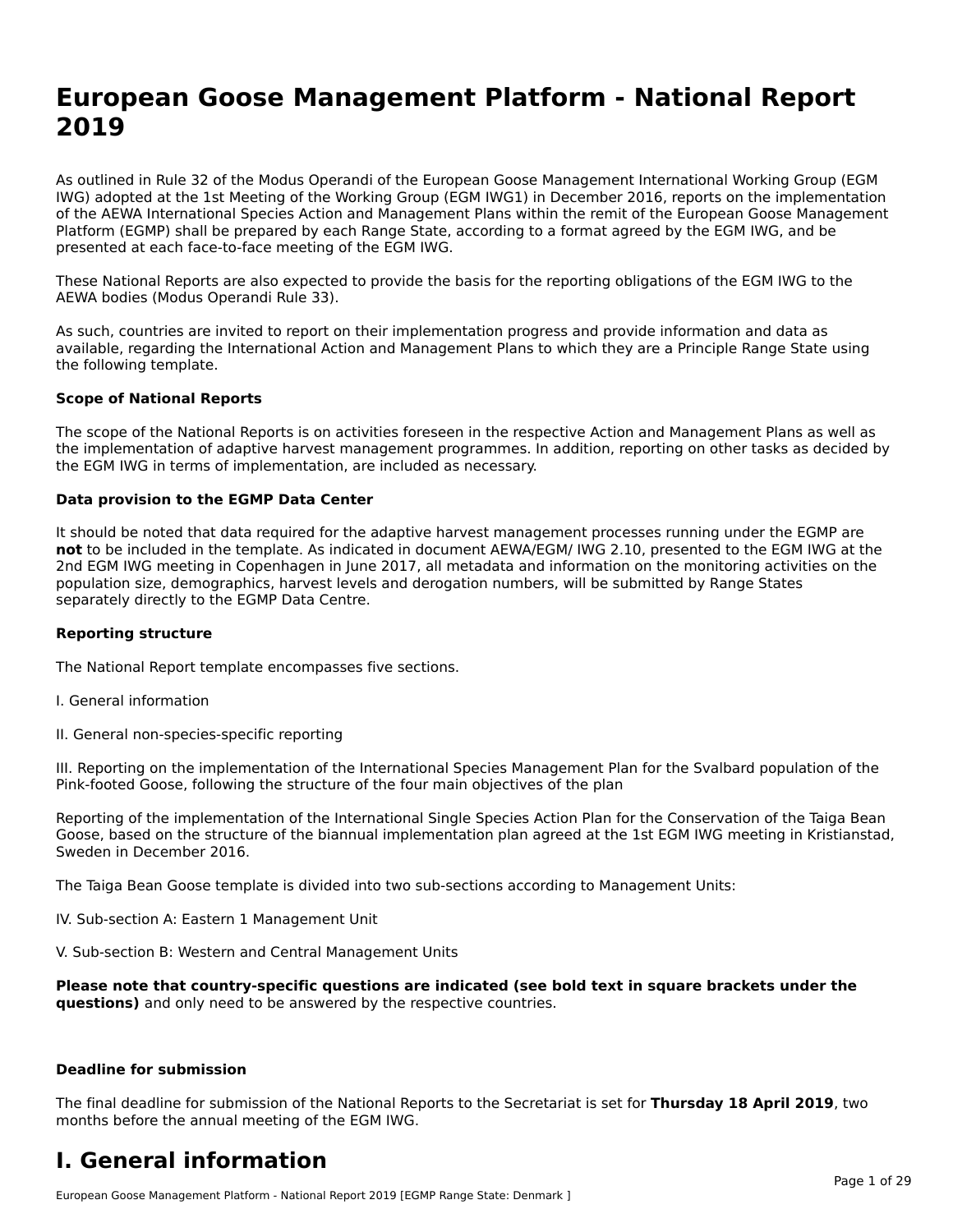### **To be completed by all Range States**

Name of reporting country › Denmark

# **Designated National EGMP Administrative Authority**

Full name of the institution› The Environmental Protection Agency*The Environmental Protection Agency*<br>Ministry of Environment and Food of Denmark

Name and title of the head of institution › Lars Hindkjær Director

Mailing address - Street and number › Haraldsgade 53

 $\overline{P}$ ›

Postal code › 2100

City › Copenhagen

**Country** › Denmark

Telephone  $+45$  72 54 40 00

E-mail› mst@mst.dk

Website › http://mst.dk/

## **Designated National Government Representative (NGR) for EGMP matters**

Name and title of the NGR› Camilla UldalHead of section

Affiliation (institution, department) › The Environmental Protection Agency *Prince Environmental Protection*<br>Species and Nature Protection

Mailing address - Street and number › Haraldsgade 53

P.O. Box›

Postal code› 2100

City › Copenhagen

**Country** › Denmark

**Telephone**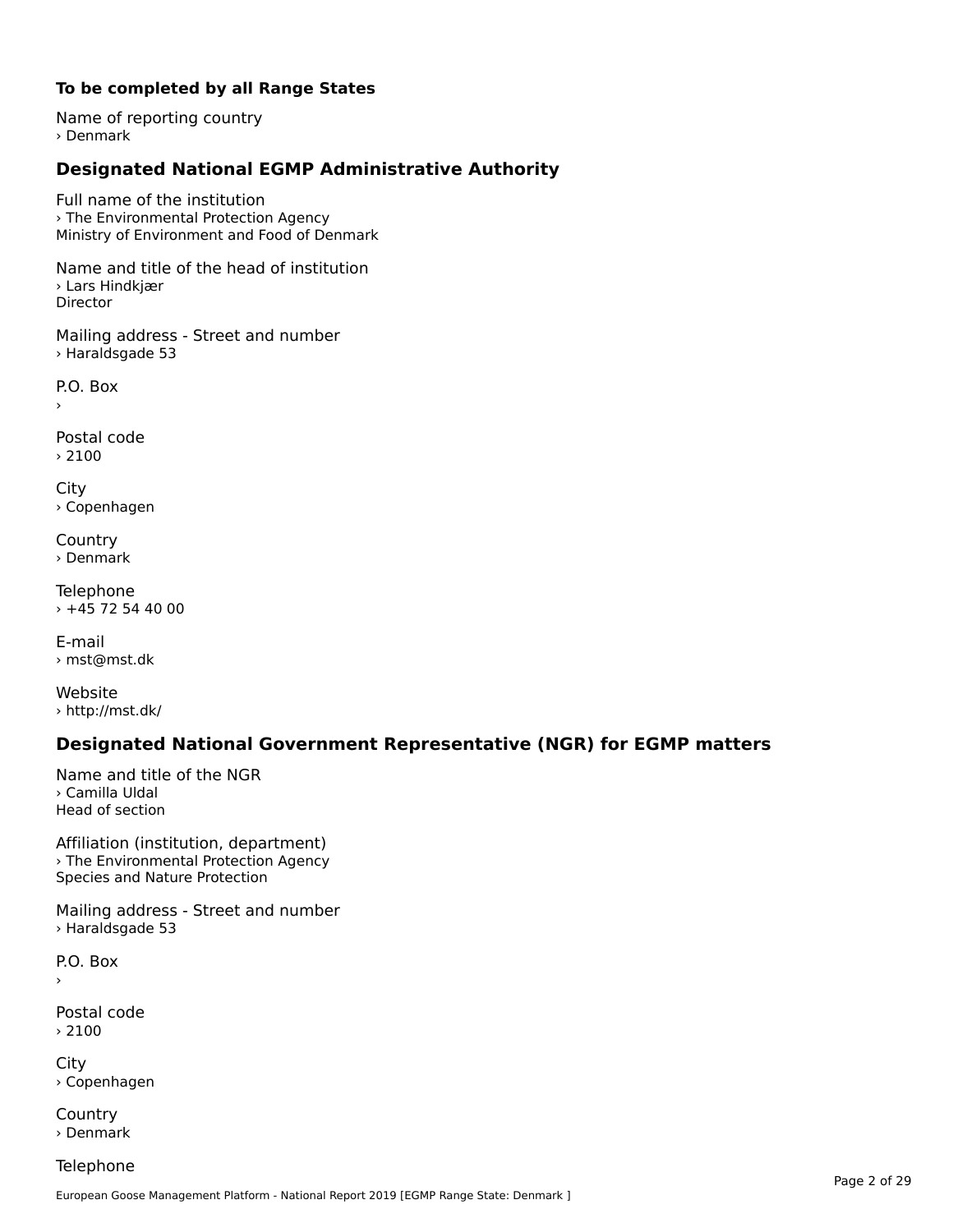› +45 93 58 79 47

E-mail › cakis@mst.dk

Website › http://mst.dk/

#### **Additional designated National Government Representative (NGR) for EGMP matters (if available)**

Name and title of the NGR

Affiliation (institution, department)

Mailing address - Street and number

P.O. Box

Postal code

 $\mathbf{C}^{\text{in}}$ 

›

**Country** 

**Telephone** 

 $\,$ 

E-mail›

Website

›

## **Designated National Expert (NE) for EGMP matters**

Name and title of the NE › Jesper Madsen. professor

Affiliation (institution, department)› Aarhus University Department of Bioscience

Mailing address - Street and number › Grenåvej 14

P.O. Box ›

Postal code› 8410

City › Rønde

**Country** › Denmark

Telephone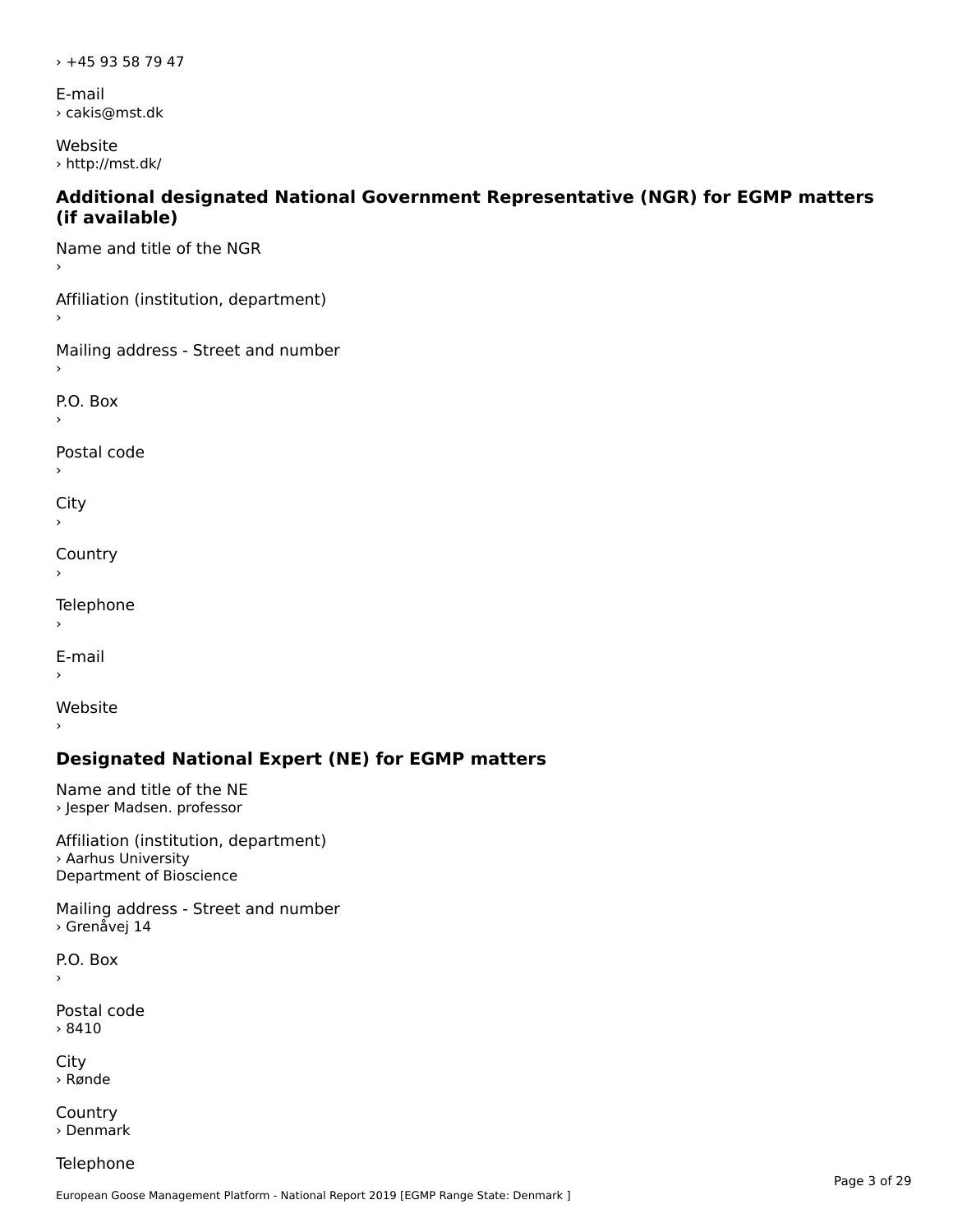$\times$  +45 29440204

E-mail › jm@bios.au.dk

Website › http://pure.au.dk/portal/da/persons/jesper-madsen(d68f4bd0-2909-4a5c-b687-e62a33fb5cfb).html

# **Additional designated National Expert (NE) for EGMP matters (if available)**

Name and title of the NE › Anthony D. Fox, professor

Affiliation (institution, department) › Aarhus University Department of Bioscience

Mailing address - Street and number › Grenåvej 14

P.O. Box

Postal code› 8410

City › Rønde

**Country** › Denmark

Telephone  $+4587158847$ 

E-mail› tfo@bios.au.dk

Website› http://pure.au.dk/portal/en/persons/anthony-david-fox(deb15e30-223d-4759-b62b-1df46dcf0d62).html

#### **Other relevant institutions/entities/individual experts that have contributed to this report**report

Please insert information on any other relevant institutions/entities/individual experts that have contributed to this report

# **Additional information and comments (optional)**

Please insert additional information and comments ›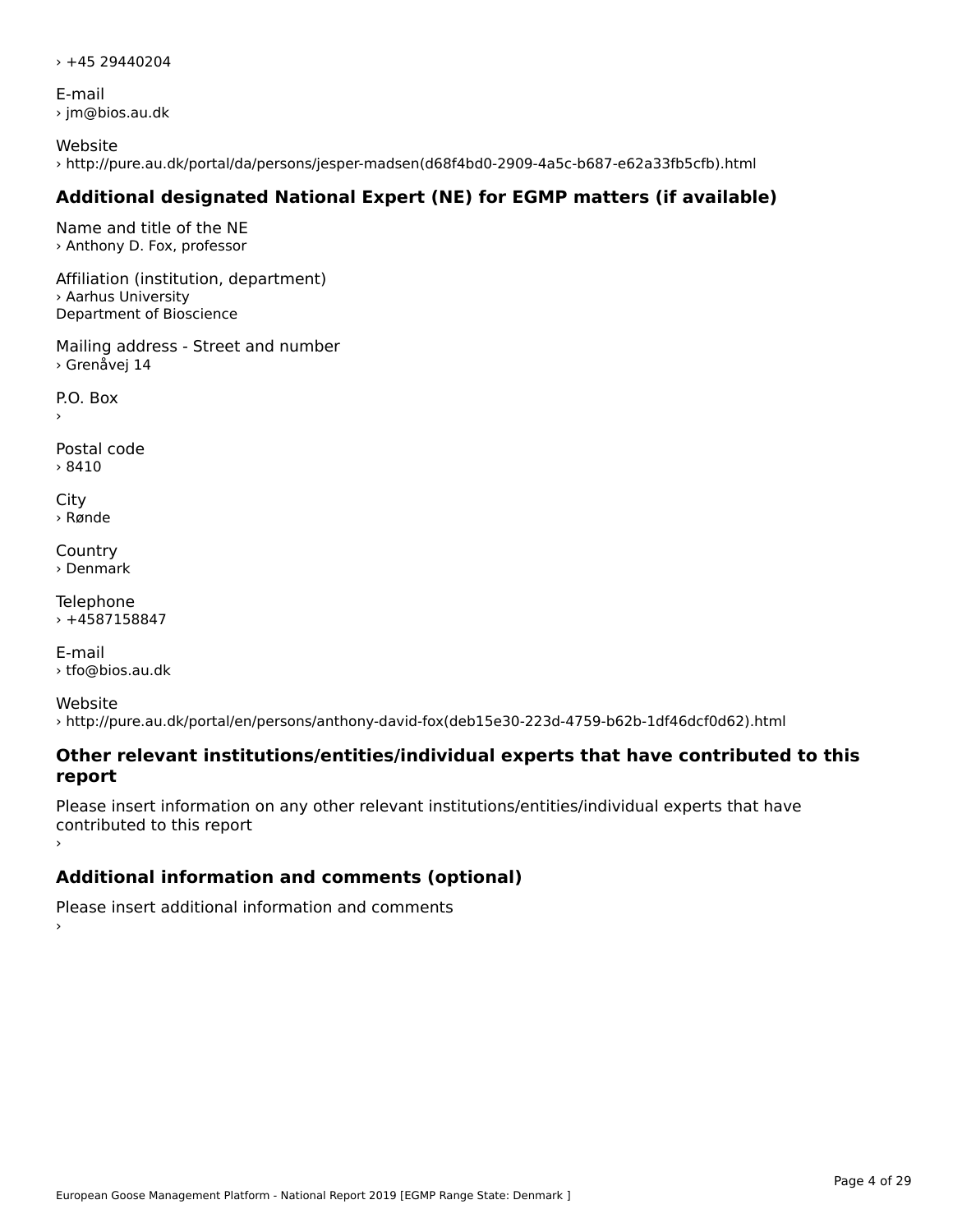### **II. General non-species-specific reporting**

#### **To be completed by all Range States**

II.1. Are you monitoring the level of agricultural conflict (damage, complaints) with geese in your country n.i. Are you monitoring the lever or agricultural connict (damage, complaints) with g<br>on national (centralized for the entire country), regional(sub-national) or local level?

(PfG ISMP p.33, Objective II  $(4+5)$ ) ∪ is in p.55, objective<br>Please select only one option ☑ No☐ Not relevant

Please indicate the level:

Possibility for multiple options  $\Box$  National (centralized for the entire country)  $\Box$  Regional (sub-national)

☐ Local

#### **National (centralized for the entire country) monitoring**

Please provide details on the national monitoring methods, units, frequency and the coverage

Are these national activities species-specific? Please select only one optionPlease select only one option<br>□ Yes ים וכ<br>⊡ No

Please list the species

›

#### **Regional (sub-national) monitoring**

Please provide details on the regional monitoring methods, units, frequency and the coverage

Are these regional activities species-specific? ∩ne these regional activ<br>Please select only one option □ Yes<br>□ No

Please list the species ›

#### **Local monitoring**

Please provide details on the local monitoring methods, units, frequency and the coverage

Are these local activities species-specific? Please select only one optionriease<br>□ Yes □ Yes<br>□ No

Please list the species ›

Please explain the reasons

rease explain the reasons<br>> Since there is no schemes for subsidies or compensation for goose damage in Denmark, there is no monitoring of goose damage.

The Environmental Protection Agency register all applications for derogation shooting and the number of applications are used as an indicator for the level of conflict. This holds especially for barnacle geese but less applications are used as an indicator for the level of commet. This holds especially for barnacle geese but les<br>for greylag and pink-footed as conflicts with these species during the open season are managed by hunting.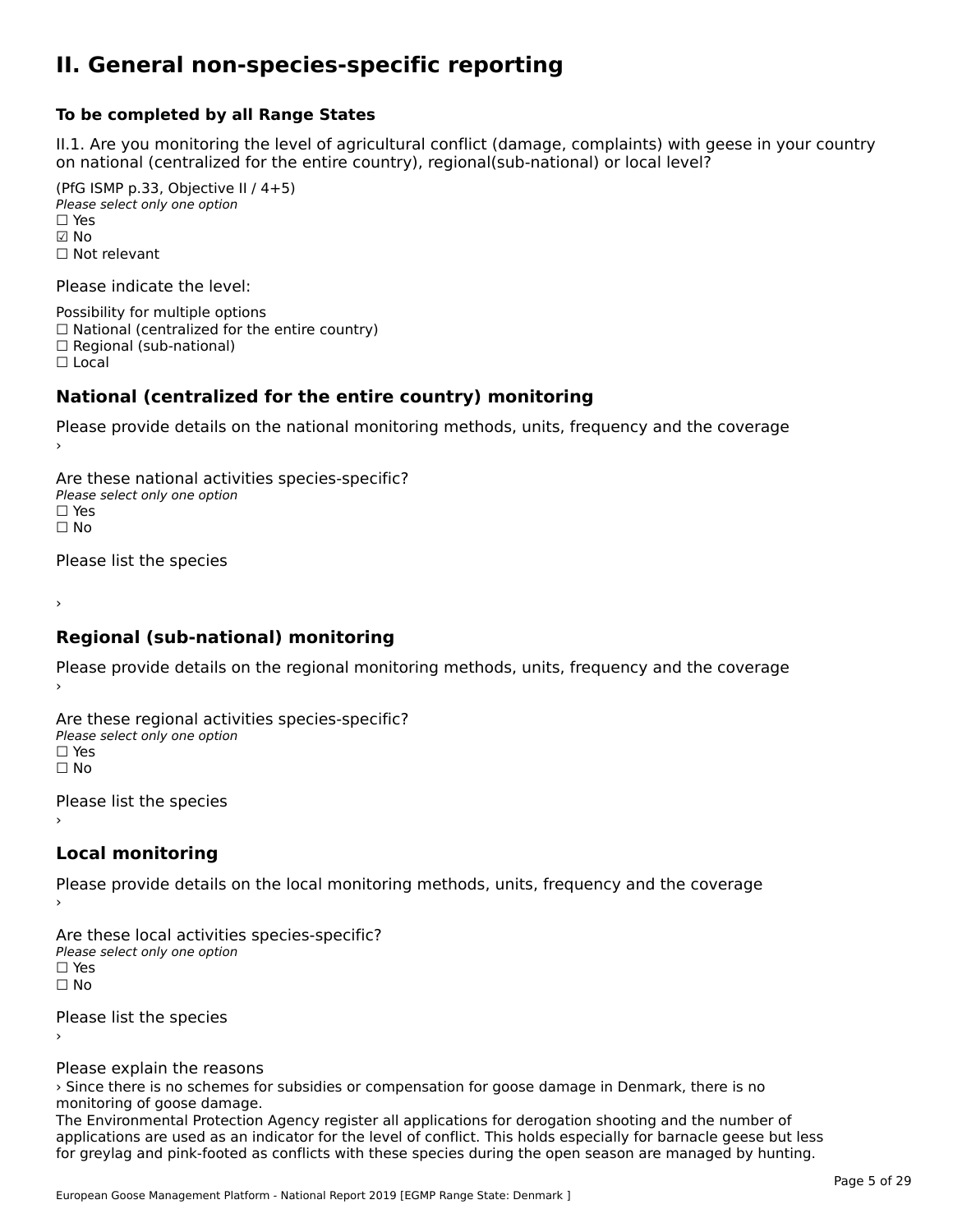Therefore there are no applications for derogation shooting during this period and consequently no way of merefore there are no application.

Please explain the reasons ›

II.2. What management measures does your country apply to manage agricultural conflicts related to

(PfG ISMP p. 33, Objective II / 4+5)

Possibility for multiple options

rossibility for multiple options<br>□ No agricultural conflict related to geese has been recorded in my country  $\Box$  No manufactural conflict measures are applied to measure and  $\ddot{\rm u}$  measures related to general conflicts related to general conflicts related to general conflicts related to general confliction of  $\ddot{\rm u}$ 

 $\Box$  Comparation schemes (payments to farmers to farmers for local dependences in  $\Box$ 

 $\Box$  Compensation schemes (payments to farmers for losses e.g. crop damage)

 $\Box$  Compensation schemes (payments to farmers for losses e.g. crop damage)<br> $\Box$  Subsidy schemes (payments to support farmers to provide for/tolerate geese on their land, replacing agricultural use)<br>☑ Scaring schemes or other preventive measures designed to actively keep geese away from farmland

⊠ Scaring scrientes of other preventive measures designed to a<br>□ Designation of goose foraging areas (accommodation areas)

☑ Derogation shooting to keep geese away from sensitive crops and to reduce population size

⊠ Derogation shooting to keep geese away nom sensitive crops and<br>□ Any other management measures to alleviate agricultural conflict

## **No management measures are applied**

Please explain the reasons ›

## **Compensation schemes (payments to farmers for losses e.g. crop damage)**

Please indicate the level at which the schemes are applied

Possibility for multiple options

rossibility for multiple options<br>□ National (centralized for the entire country)

□ National (centralized io<br>□ Regional (sub-national)

☐ Local

Please explain how the damage (yield loss) is determined

Are these schemes species-specific?∩ne these senemes spee<br>Please select only one option

□ Yes<br>□ No

Please provide details on the species-specific measures

Please provide any other details (e.g. results), if available

Please explain the reasons

Is the effectiveness of this scheme evaluated? Please select only one option

☐ Yes☐ No

Please provide details on the evaluation of effectiveness

Please provide any other details (e.g. results), if available

Please explain the reasons

# **Subsidy schemes (payments to support farmers to provide for/tolerate geese on their**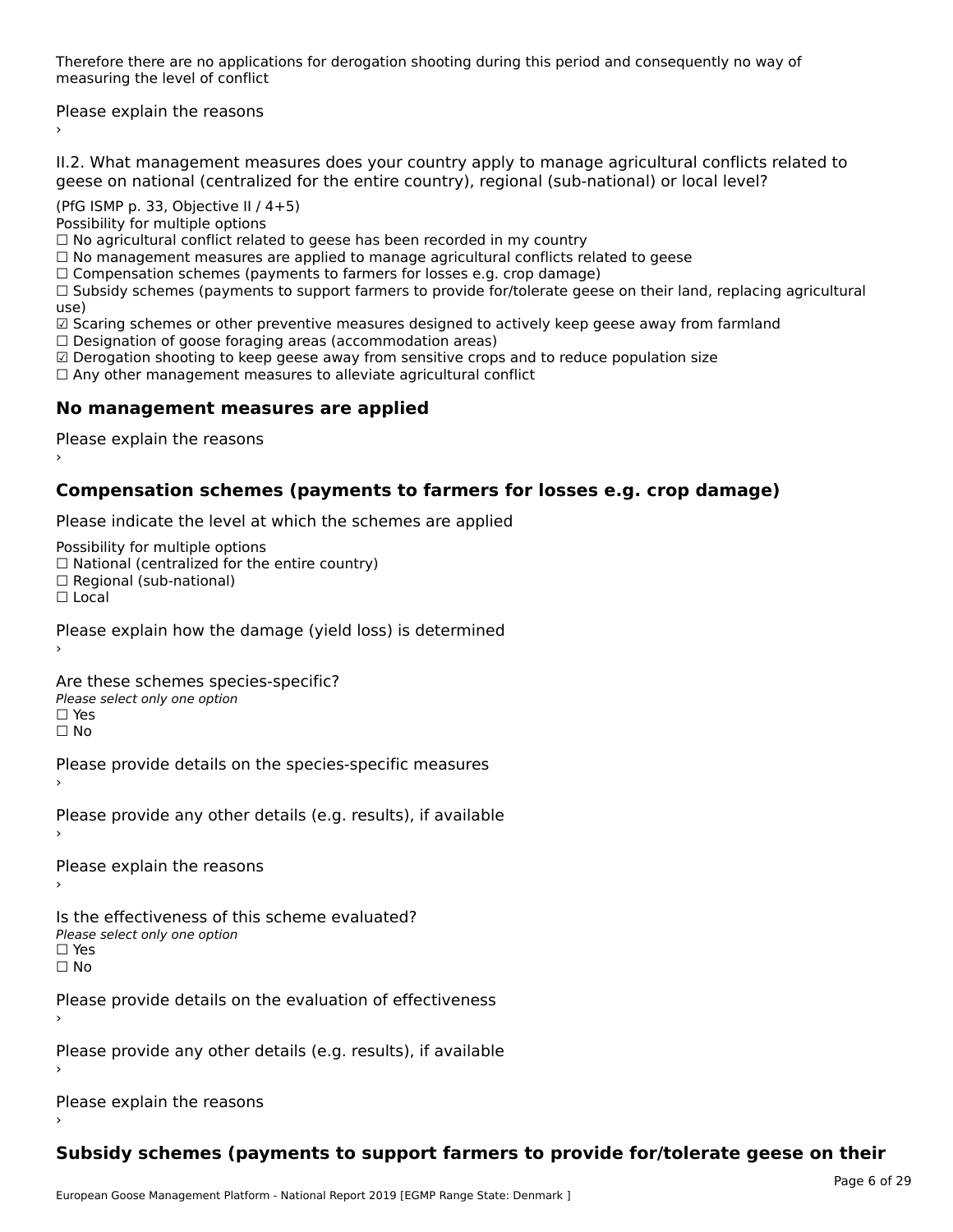#### **land, replacing agricultural use)**

Please indicate the level at which subsidy schemes are provided

Possibility for multiple options ™assibility for multiple options<br>□ National (centralized for the entire country) □ National (centralized io<br>□ Regional (sub-national)  $\Box$  Local Please provide details on the subsidy schemes Are these schemes species-specific?∩ne these senemes spe<br>Please select only one option □ Yes<br>□ No Please provide details on the species-specific measures Please provide any other details (e.g. results) if available Please explain the reasons Is the effectiveness of this scheme evaluated?Please select only one option ☐ Yes☐ NoPlease provide details on the evaluation of effectiveness Please provide any other details (e.g. results) if available

Please explain the reasons

#### **Scaring schemes or other preventive measures designed to actively keep geese away from farmland**

Please indicate the level of the schemes

Possibility for multiple options гозыянку тог mattiple options<br>☑ National (centralized for the entire country)  $\Box$  Regional (sub-national) ☐ Local

Please provide details on the scaring schemes or other preventive measures › Advice is provided by the Ministry of Environment and Food on the use of scaring devices. The use of scaring devices is a prerequisite to getting a permission for derogation shooting.

Is the effectiveness of this scheme evaluated?Please select only one option☐ Yes☑ No

Please provide details on the evaluation of effectiveness

Please provide any other details (e.g. results) if available

Please explain the reasons › No such scheme is in place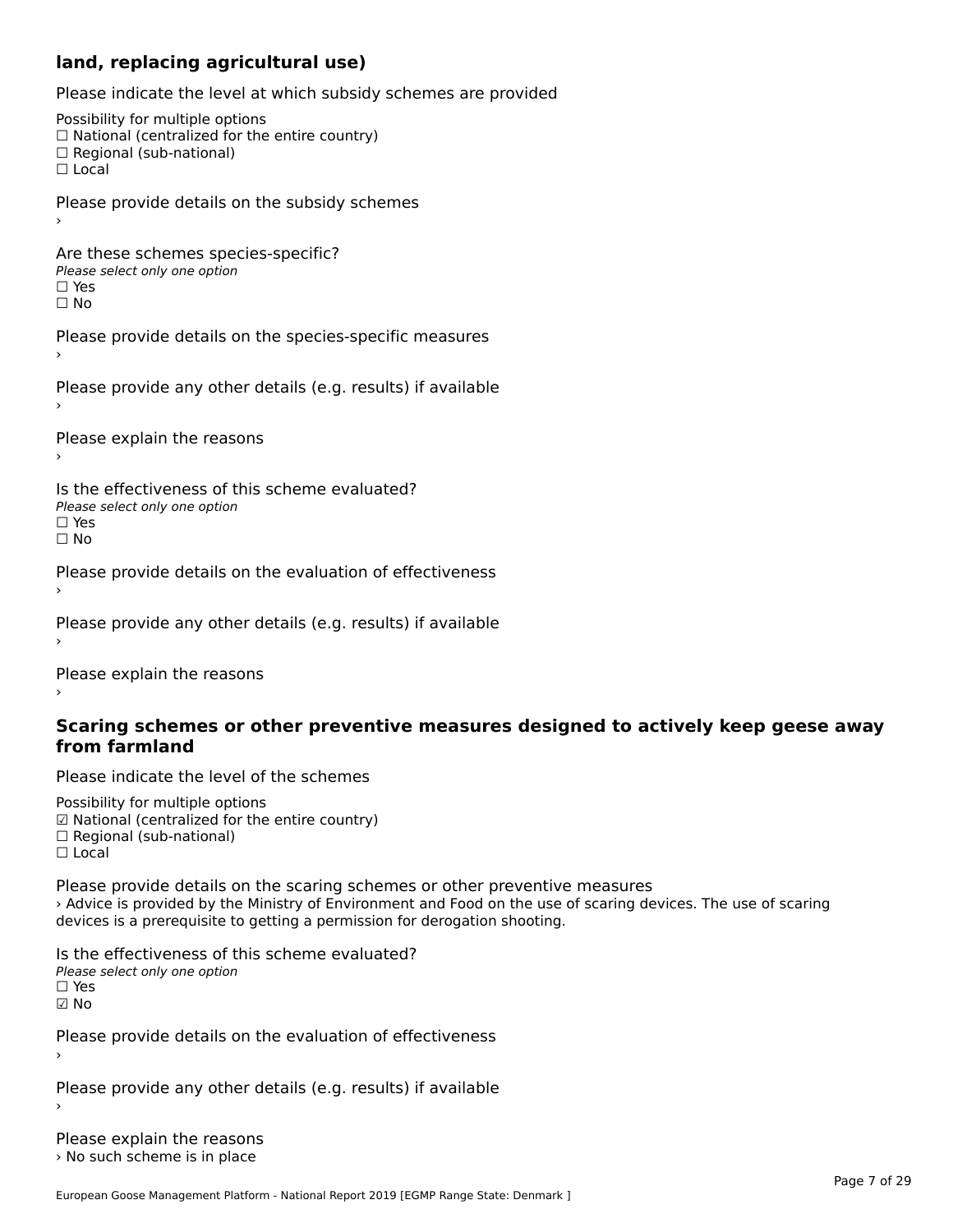## **Designation of goose foraging areas (accommodation areas)**

Please provide details on the foraging areas (accommodation areas)

Please indicate at which level the foraging areas are designated

Possibility for multiple options

rossibility for multiple options<br>□ National (centralized for the entire country)

□ National (centralized io<br>□ Regional (sub-national)

☐ Local

#### Is the effectiveness of accommodation areas evaluated?□ CILCCCCVCIC55 OF 0<br>Please select only one option □ Yes<br>□ No

Please provide details on the evaluation of effectiveness›

Please provide any other details (e.g. results), if available

Please explain the reasons

#### **Derogation shooting to keep geese away from sensitive crops and to reduce population size**

Please provide species-specific details on the derogation shooting › Farmers who experience problems with geese can apply electronically for a license to shoot geese under derogation (administrated by the Ministry of Environment and Food)

Please indicate the application level of the derogation shooting

Possibility for multiple options rossibility for multiple options<br>☑ National (centralized for the entire country) ⊠ National (centranzed io<br>□ Regional (sub-national)

☐ Local

Is the effectiveness of derogation shooting evaluated?

Please select only one option

☐ Yes

☑ No

Please provide details on the evaluation of effectiveness

Please provide any other details (e.g. results), if available

Please explain the reasons

› Derogations are granted for huntable goose species outside the hunting season and for barnacle geese. The Ministry of Environment and Food registers all applications and the number of geese shot under derogation. winistry of Environment and Food registers an applications and the number or geese shot under derogation.<br>When registering the number of geese shot applicants are asked to evaluate the effect of derogation shooting in the categories 'No effect', 'Limited effect' or 'Effect reached'. However these data have not been analysed.

# **Any other management measures taken to alleviate agricultural conflicts**

Please provide details on the management measures that are taken

Please indicate the level of the measures

Possibility for multiple options rossibility for multiple options<br>□ National (centralized for the entire country) □ National (centralized io<br>□ Regional (sub-national) ☐ Local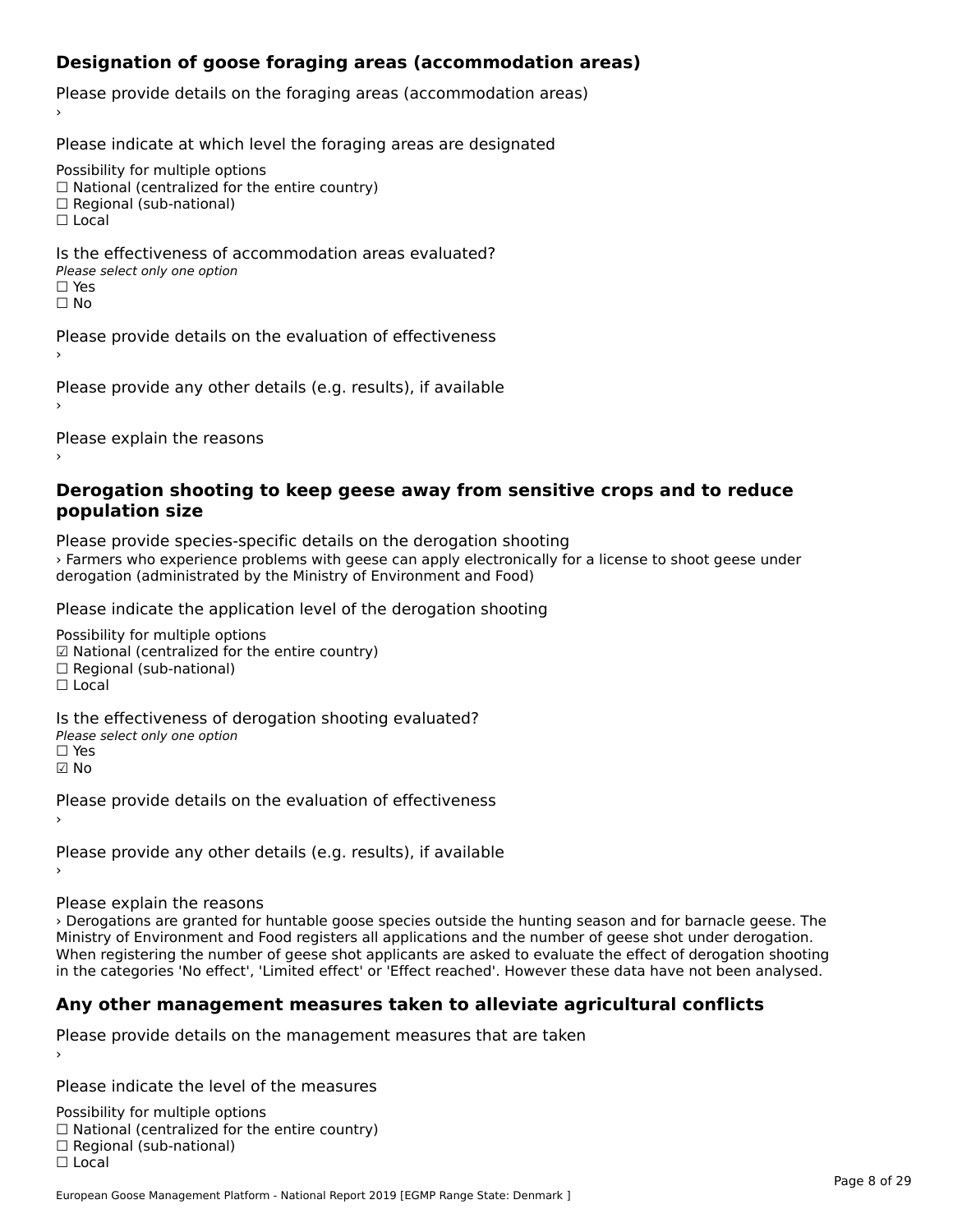Are these measures species-specific?∩ne enese measures spe<br>Please select only one option □ Yes<br>□ No

Please give details on the species-specific measures

Please provide brief details (attach file or provide weblink)

Please explain the reasons›

Is the effectiveness of these measures evaluated?□ CITC CITCCLIVERESS OF C<br>Please select only one option □ Yes<br>□ No

Please provide details on the evaluation of effectiveness

Please provide any other details (e.g. results), if available

Please explain the reasons

II.3. **NEW QUESTION:** Has your country developed new or adjusted existing legislation to facilitate the implementation of adaptive harvest management within the framework of an ISSAP or ISSMP?

(TBG ISSMP; PfG ISSMP)

Please select only one option ☐ Yes

□ Yes<br>□ The legislation has been reviewed and no need to adjust existing or develop new legislation has been identified  $\Box$  The regislation has been reviewed and no need to adjust existing or develop hew regislation has been identify and  $\Box$  No, but the development of new or adjustment of existing legislation is currently under political □ No, but the development of new or adjustment of existing legislation is currently under political discussion<br>□ No, but the development of new or adjustment of existing legislation is currently under technical discussion ☐ The legislation has not been reviewed yet for any possible need of adjustment or development of new legislation

☑ Other

Please provide details on the new legislation or the adjustments to existing legislation and the issues uuurcoscu

Please attach the legislation

Please indicate if you have used the Guidance on Implementation of AHM through Domestic Legal Piease indicate if you have used the<br>Regulations (adopted at EGM IWG3) Please select only one option ☐ Yes☐ No

Please explain what other guidance has been used instead

Please provide details

Is there an anticipated date to conclude considerations related to development or adjustment of legislation related to AHM within your country

Is there an anticipated date to conclude considerations related to development or adjustment of legislation related to Arm within your country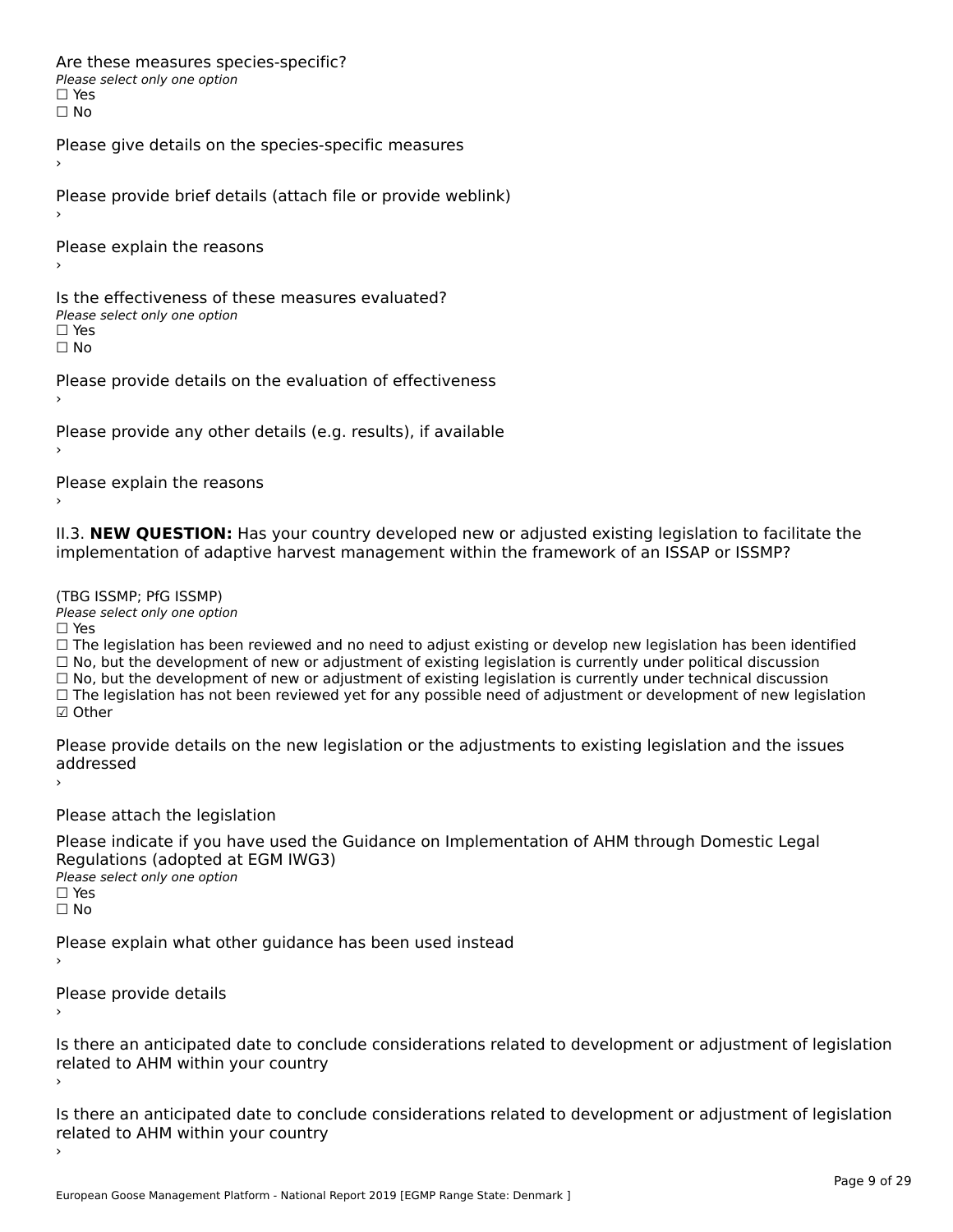Please explain the reasons ›

Please specify  $\rightarrow$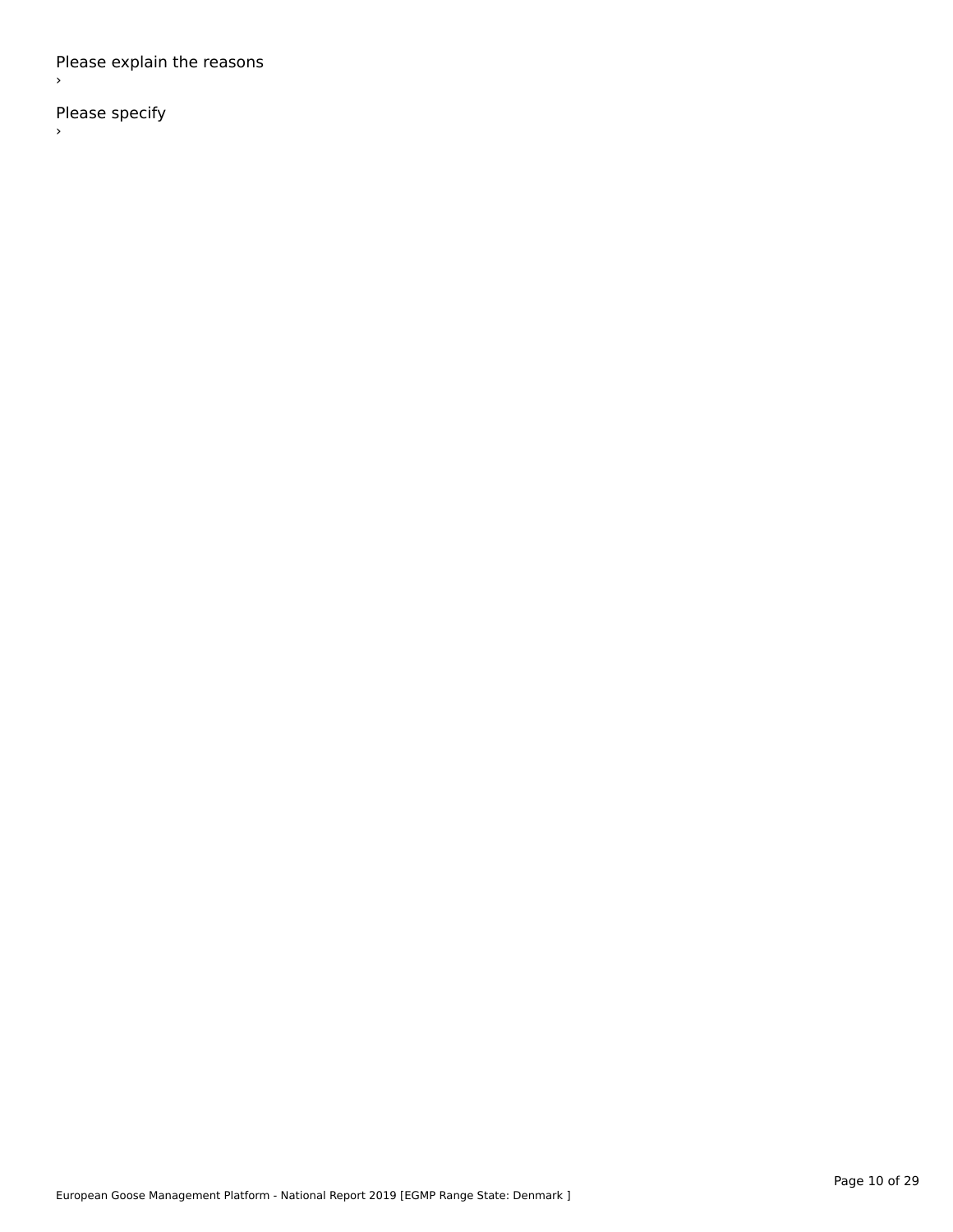# **III. Pink-footed Goose International Species Management Plan (PFG**III. FIIIN-IUULEU GUUSE IIILEI II**atiunai Species Management Fian (FTG**<br>ISMD)

### **Praticipating Range States: Belgium, Denmark, the Netherlands, Norway**

## **General Implementation**

III.1. Does your country have a national (centralized for the entire country), regional (sub-national) or local

(PfG ISMP, p. 29; Objective II+IV/6) Please select only one option *Please select only one option*<br>□ Yes, adopted and being implemented  $\Box$  res, adopted and being implemented<br> $\Box$  Yes, adopted but not being implemented  $\Box$  A plan(s) is/are being developed ☑ No

Please indicate the level of the plan

Possibility for multiple options rossibility for multiple options<br>□ National (centralized for the entire country) □ National (centralized io<br>□ Regional (sub-national) ☐ Local

#### **National management plan**

Please indicate the date of adoption

 **National** Management Plan

›

Please indicate by whom the plan was adopted

**National** Management Plan ›

Please provide details about the implementing agency

**National** Management Plan ›

Please provide a reference to the plan

**National** Management Plan ›

Please provide a main contact

**National** Management Plan ›

Does the management plan/s promote recreational uses such as tourism and hunting?

(PfG ISMP, p. 33, Objective II+IV/6) Please select only one optionPlease select only one option  $\square$  Yes ☐ No

Please provide more details on the activities

Please indicate the economic, cultural and other value of the recreational activities at national level

Please explain the reasons

### **Regional management plan**

In case of various management plans, please upload a document or table listing all the management plans,in case or various management plans, please uploa<br>in the direct below the its required in the sections below including the details required in the sections below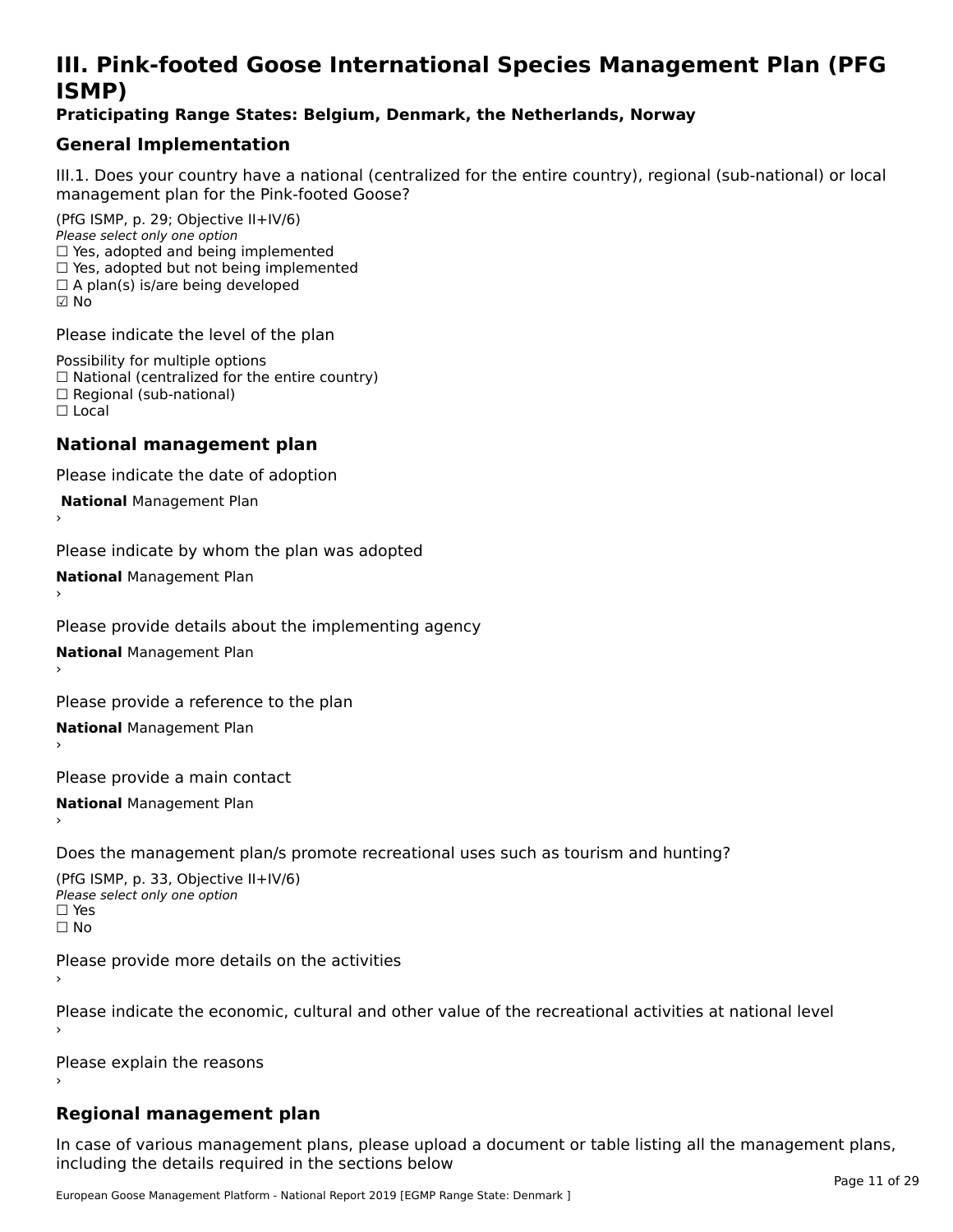Please indicate the region the plan encompasses **Regional** Management Plan

Please indicate the date of adoption **Regional** Management Plan ›

Please indicate by whom the plan was adopted

**Regional** Management Plan

›

Please provide details about the implementing agency

**Regional** Management Plan

Please provide a reference to the plan

**Regional** Management Plan

Please provide a main contact

**Regional** Management Plan

Does the management plan promote recreational uses such as tourism and hunting?

(PfG ISMP, p. 33,Objective II+IV/6) ∩∩ וויוכו פון<br>Please select only one option<br>□ Yes □ Yes<br>□ No

Please provide more details on the activities

Please indicate the economic, cultural and other value of the recreational activities at regional level

Please explain the reasons ›

## **Local management plan**

In case of various management plans, please upload a document or table listing all the management plans, In case of various management plans, please uploa<br>including the details required in the sections below

Please indicate the area the plan encompasses

**Local** Management Plan

Please indicate the date of adoption

**Local** Management Plan›

Please indicate by whom the plan was adopted

**Local** Management Plan

Please provide details about the implementing agency

**Local** Management Plan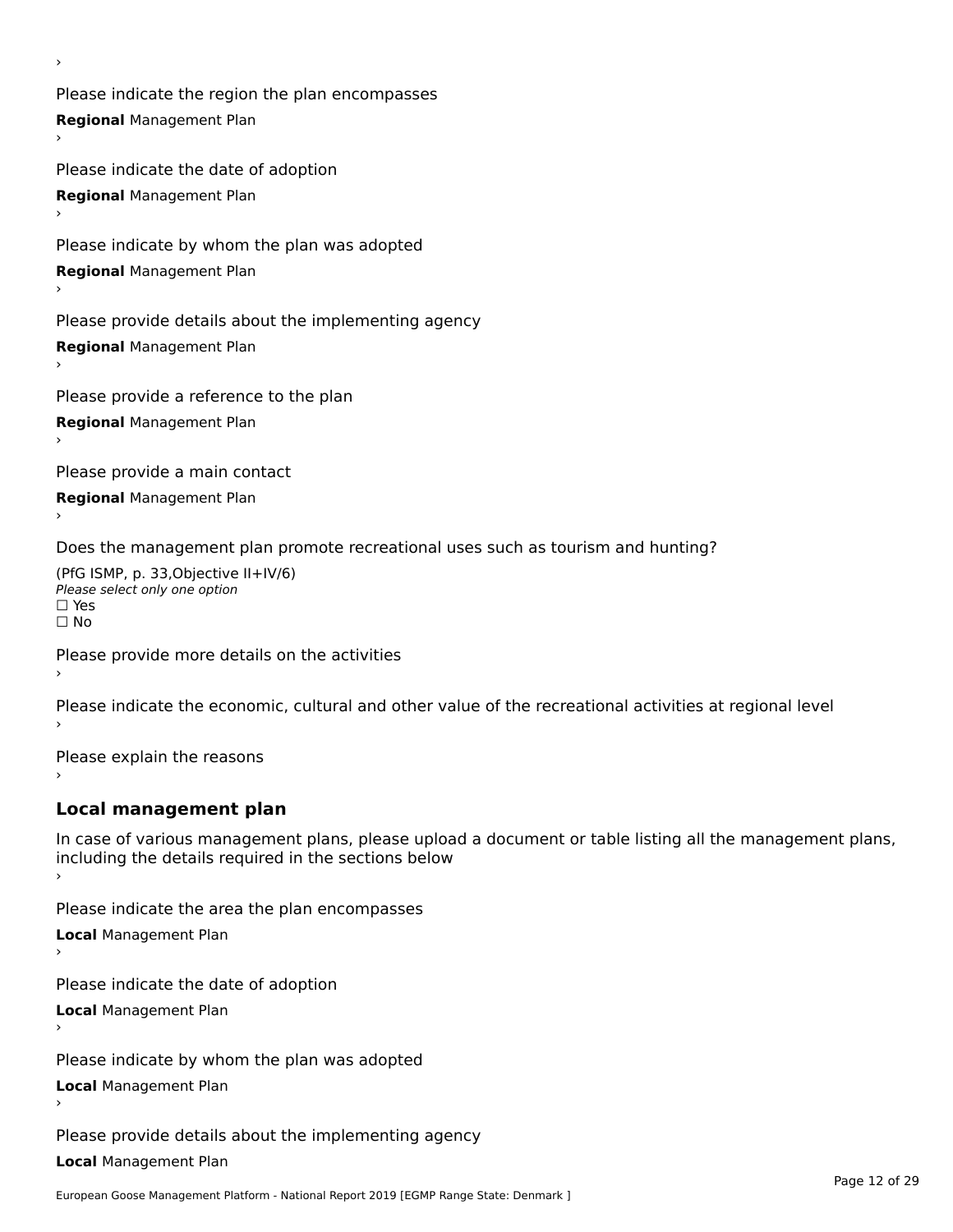Please provide a reference to the plan **Local** Management Plan

Please provide a main contact

**Local** Management Plan

›

Does the management plan promote recreational uses such as tourism and hunting?

(PfG ISMP, p. 33, Objective II+IV/6) Please select only one option☐ Yes☐ No

Please provide more details on the activities

Please indicate the economic, cultural and other value of the recreational activities at local level

Please explain the reasons ›

Please indicate the level of the plan ∩ease marcate the lever of the plan<br>□ National (centralized for the entire country) □ National (centralized io<br>□ Regional (sub-national) ☐ Local

#### **National management plan**

Please indicate the date of adoption National management plan

Please indicate by whom the plan was adopted National management plan ›

Please provide details about the implementing agency

National management plan

Please provide a reference to the plan

National management plan

Please provide a main contact

National management plan

# **Regional management plan**

Please indicate the region the plan encompasses Regional management plan

Please indicate the date of adoption

Regional management plan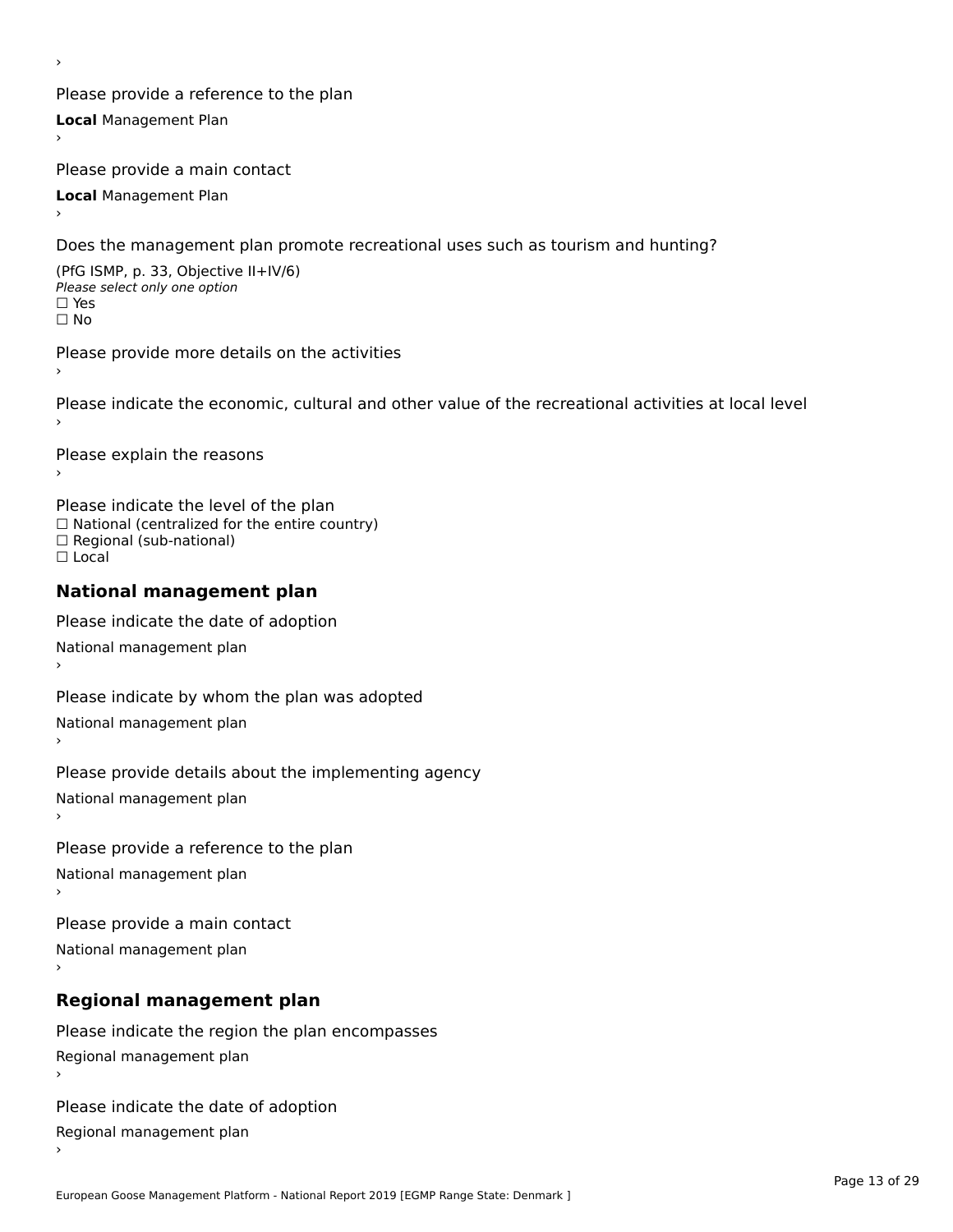```
Please indicate by whom the plan was adopted Regional management plan
Please provide details about the implementing agency Regional management plan
Please provide a reference to the plan Regional management plan
Please provide a main contact Regional management plan
Local management plan
Please indicate the area the plan encompasses Local management plan›Please indicate the date of adoption Local management planا<br>ا
Please indicate by whom the plan was adopted Local management plan›Please provide details about the implementing agency Local management planا<br>ا
Please provide a reference to the plan Local management plan›Please provide a main contact Local management planا<br>ا
In case of various management plans, please upload a document or table listing all the management plans,in case or various management plans, please upload
including the details required in the sections above
Are the management plan/s promoting recreational uses such as tourism and hunting?
```

```
(PfG ISMP, p. 33, Objective II+IV/6)
Please select only one option☐ Yes☐ No
```
Please provide more details on the planned activities

Please explain the reasons›

Please indicate why the plan is not being implemented›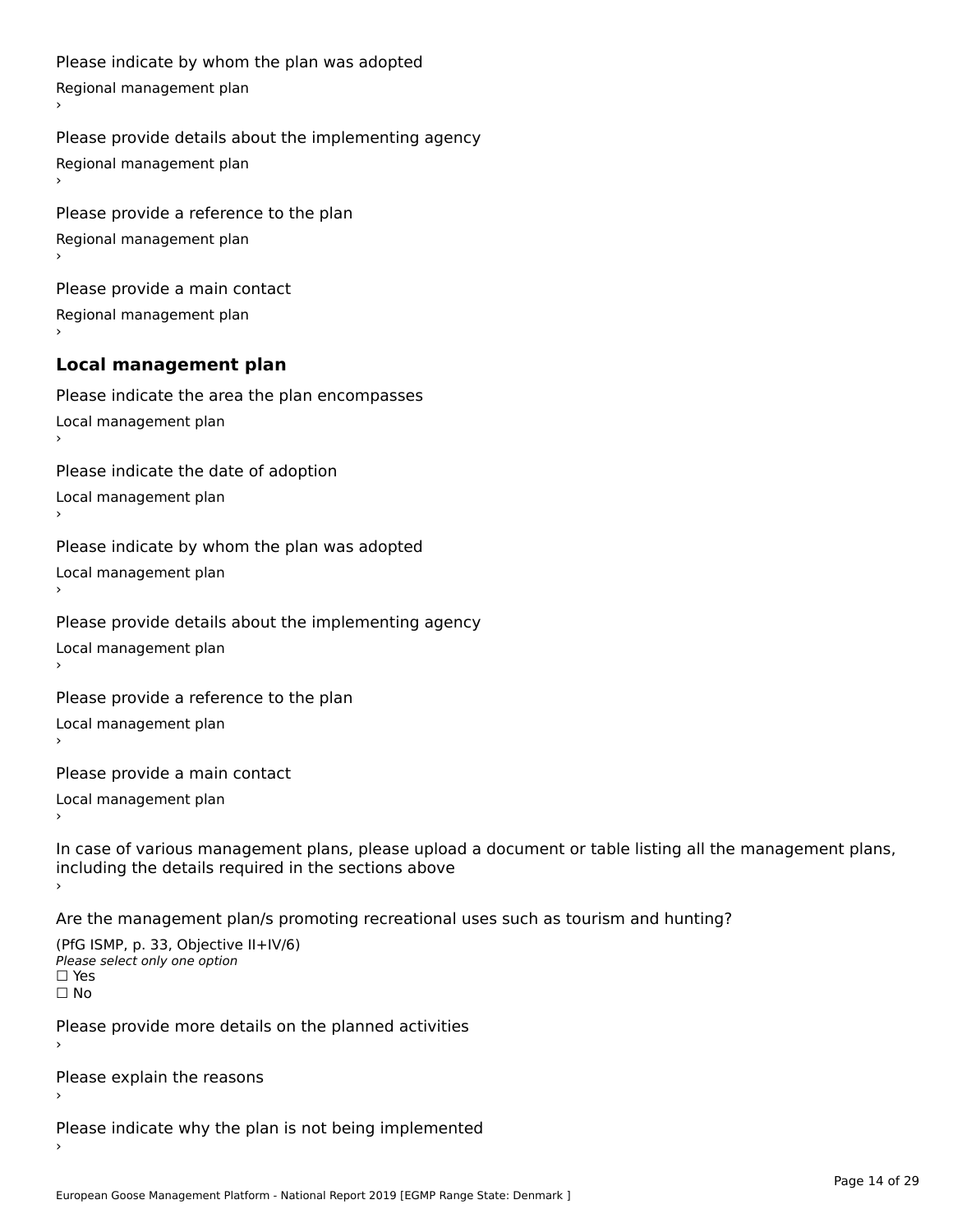Please indicate the timeline for the finalization of the plan

Please indicate when it is expected to be adopted

Please indicate the level of the plan(s) (National, regional, local)

Please explain the reasons › Not yet decided, but the international management plan is implemented directly

Field for additional information on management plan/s (optional)

III.2. Has your country established a working group to support the implementation of the PfG ISMP?

(PfG ISMP, p. 29, Objective  $I+II+II+IV/1$ ) Please select only one option *riease select omy one option*<br>☑ Yes, a working group has been established □ Tes, a working group has been established<br>□ The establishment of a working group is under consideration

Please indicate the type of working group that has been established

Possibility for multiple options гозымнутог mattiple options<br>☑ National (centralized for the entire country)  $\Box$  Regional (sub-national)  $\Box$  Local

## **National working group**

Please indicate the date of establishment › Established in 2012 by the Ministry of Environment and Food

Please list the working group members and coordinator › Camilla Uldal, Ministry of Environment and Food (coordinator) Iben Hove Sørensen, Danish Hunters' Association Niels Erik Jørgensen, Danish Hunters' Association Knud Flensted, BirdLife Denmark Rhud Flensted, BirdLife Denmark<br>Boris Schønfeldt, BirdLife Denmark Karen Post, Danish Agriculture and Food Council Camilla Rosenquist, Copenhagen Airport Carnina Rosenquist, Copermagen Airport<br>Jesper Madsen, Aarhus University, National expert

Please provide details about the functions of the working group › The working group is advisory to the Ministry of Environment and Food and constitutes the national The working group is advisory to the ministry of Environment and 1000 and constitutes the national<br>delegation for the EGMP IWG; the working group comments on documents, draft management plans etc. prior to decision making

Please provide a main contact › Camilla Uldal, Danish Ministry of Environment and Food, Environmental Protection Agency

# **Regional working group**

In case of multiple regional working groups, please upload a document or table listing all the working groups, including the actums required in the sections below

Please indicate the region the working group services ›

Please indicate the date of establishment ›

Please list the working group members and coordinator ›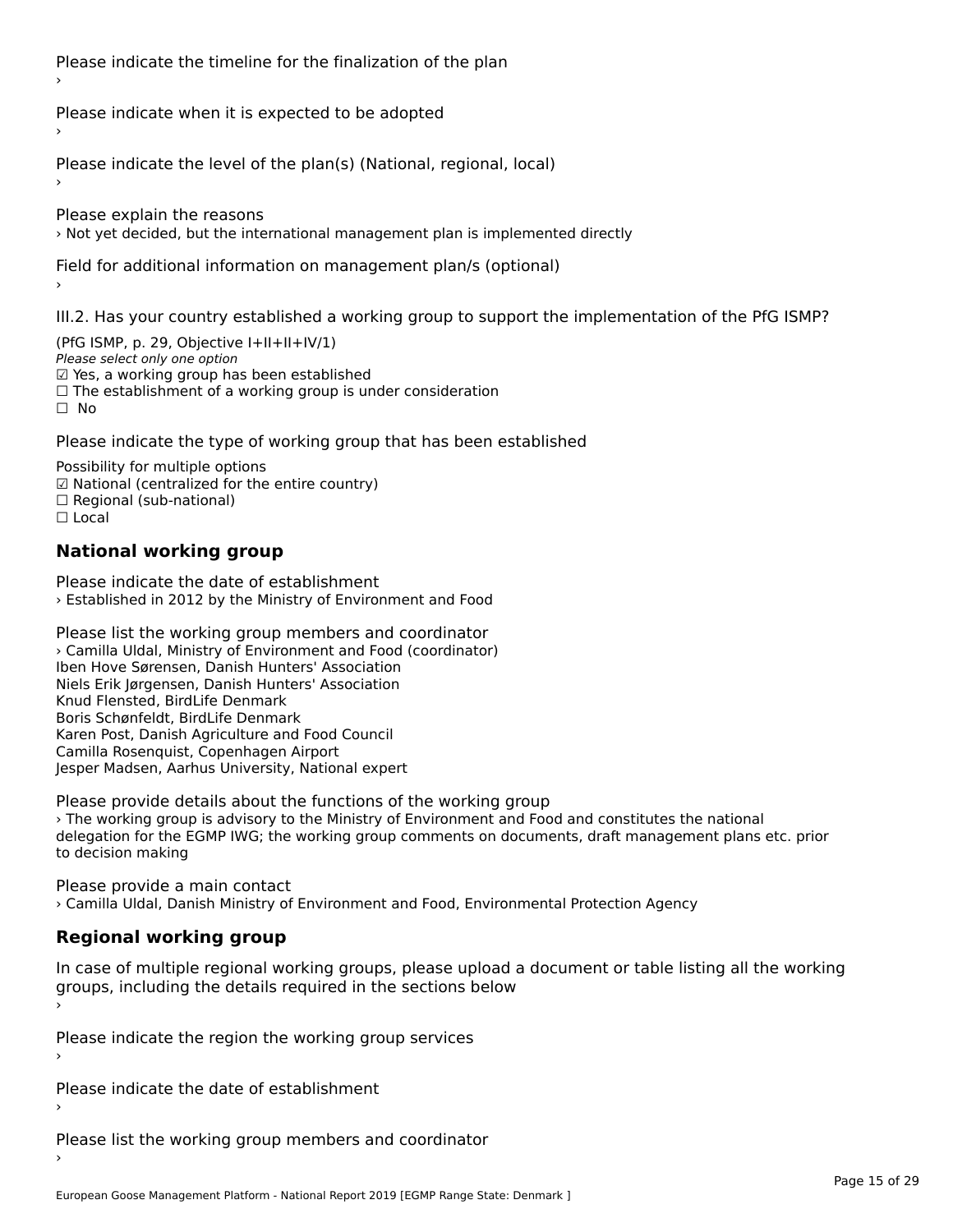Please provide details about the functions of the working group ›

Please provide a main contact ›

# **Local working group**

In case of multiple local working groups, please upload a document or table listing all the working groups, in case of multiple local working groups, please up ›

Please indicate the area the working group services ›

Please indicate the date of establishment ›

Please list the working group members and coordinator ›

Please provide details about the functions of the working group ›

Please provide a main contact ›

Please indicate by when a decision on the establishment will be taken

Please indicate which existing structure or capacity is responsible for the implementation of the PfG ISMP instead

Field for additional information on working group (optional)

#### **Objective I. Maintain a sustainable and stable Pink-footed Goose population and its range**range

III.3. Have key sites for the Pink-footed Goose been identified in your country?

```
(PfG ISMP, p. 32, Objective I/4)
יייכו סיווי, p: אב, Objective<br>Please select only one option
⊠ Yes<br>□ No
```
Please upload an Excel table and include specific information for each site on the following items

1 Country

2 Site

3 Size (ha)

4 Location (decimal geographic coordinates; and separately upload a map indicating roost and main foraging areas 4 Location<br>if possible)

- 5 Main habitat types
- 6 Has this site been afforded appropriate designation status at international levels (e.g. Ramsar site, SPA, etc.)?
- 6a Designation status
- 6b Date of designation
- 6c Any other relevant information
- 7 Has this site been afforded appropriate protected area status at national levels? 7a 11as uns site been and<br>7a 11a Desimetica status
- 7a Designation status<br>7b Date of designation
- 
- 7c Any other relevant information
- 8 Does a management plan exist that address the conservation requirements of pink-footed geese? 8a Provide brief details e.g. about the hunting regulations and other management regimes
- Provide brief details e.g. about the hunting regulations and other management regimes 8a<br>>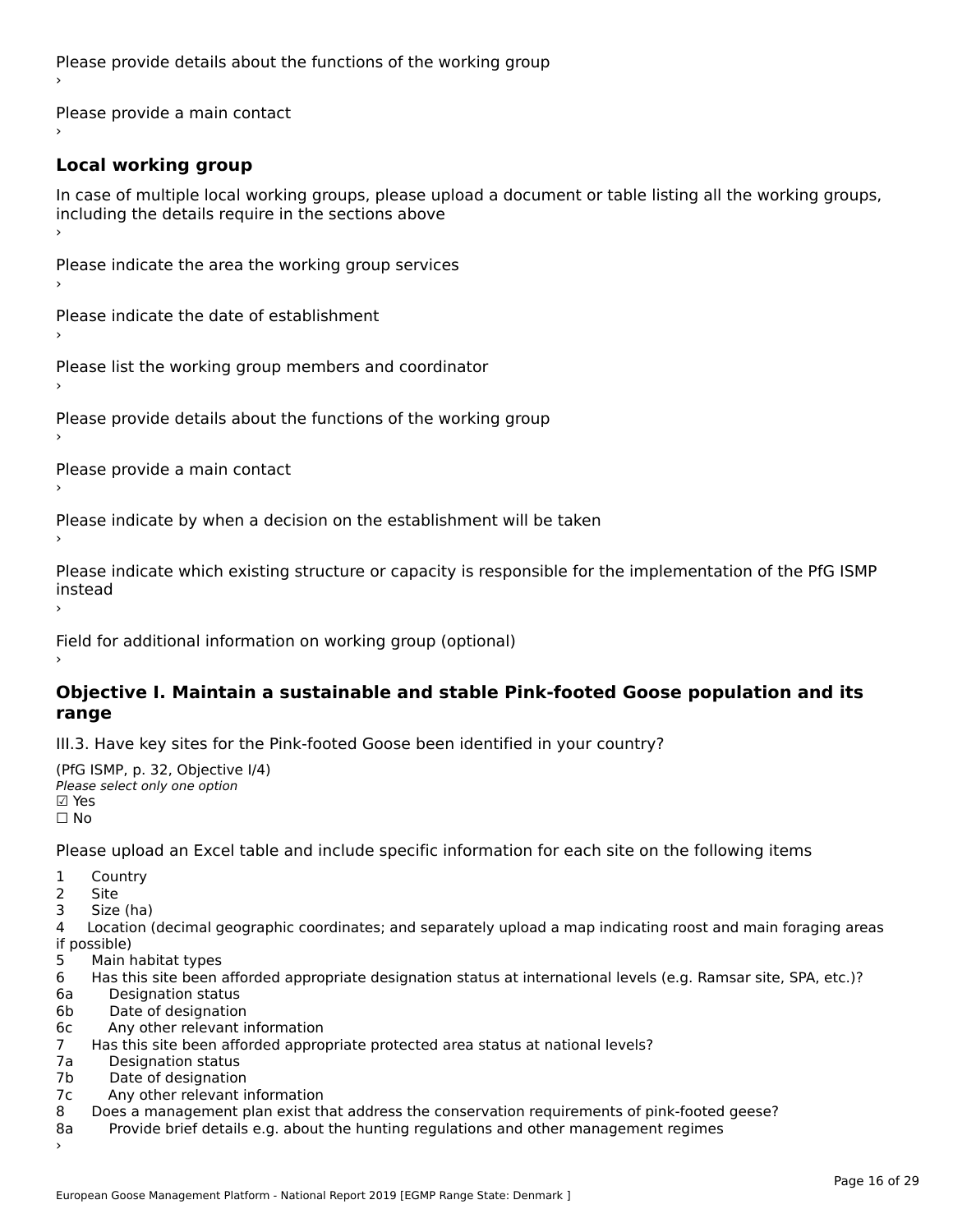You have attached the following documents to this answer. [Pink-footed\\_Goose\\_sites\\_Denmark.xlsx](http://aewa-ort.ort-production.linode.unep-wcmc.org/answers/2633391/documents/1492) - Danish sites for pink-footed geese

Please explain the reasons

III.4. Are measures being taken to restore and/or rehabilitate Pink-footed Geese roosting and/or feeding habitats?

(PfG ISMP, p. 33, Objective I+II/7) Possibility for multiple options rossiomey for mule<br>☑ In staging areas ☑ In the wintering areas☐ Not relevant

# **In the staging areas**

Please provide brief details, listing sites and measures

› Roosting sites in all key sites have been protected (NATURA 2000), including disturbance and hunting-free zones.

Geese primarily forage in adjacent farmlands (up to 40 km from roosts) and these have not been managed

#### **In the wintering areas**

Please provide brief details, listing sites and measures

riedse provide brief details, ill all roosting sites and measures<br>The designation of NATURA2000 sites in Denmark has included definition of disturbance and hunting free zones in an foosting sites for pink-footed geese, except for some newly occupied sites such as store vilumose (not designated for pink-footed goose)

Please explain the reasons

III.5. Has a programme for prevention of Pink-footed Goose breeding on mainland been developed and

(PfG ISMP, p. 31, Objective I+II+II/2)

**[only for Norway]**

**Polly for Norway,**<br>Please select only one option

riease select only one option<br>□ Yes, the programme is being implemented

- □ Tes, the programme is being implemented<br>□ Yes, but the programme is not being implemented to date
- $\Box$  ies, but the programme is not being implement  $\Box$  No, but a programme is under development

☐ No

Please provide information on measures taken to date

Please provide results, if available

Please provide brief details on the measures and timeline of the programme

Please explain why it has not been implemented

Please provide brief details and expected date of enacting it

Please provide details on any other relevant activities undertaken, if any

# **Keep agricultural conflicts to an acceptable level**

III.6. Are agricultural conflicts related to Pink-footed Geese (e.g. crop damage) currently at an acceptable

(PfG ISMP, p. 33, Objective II  $(4+5)$ )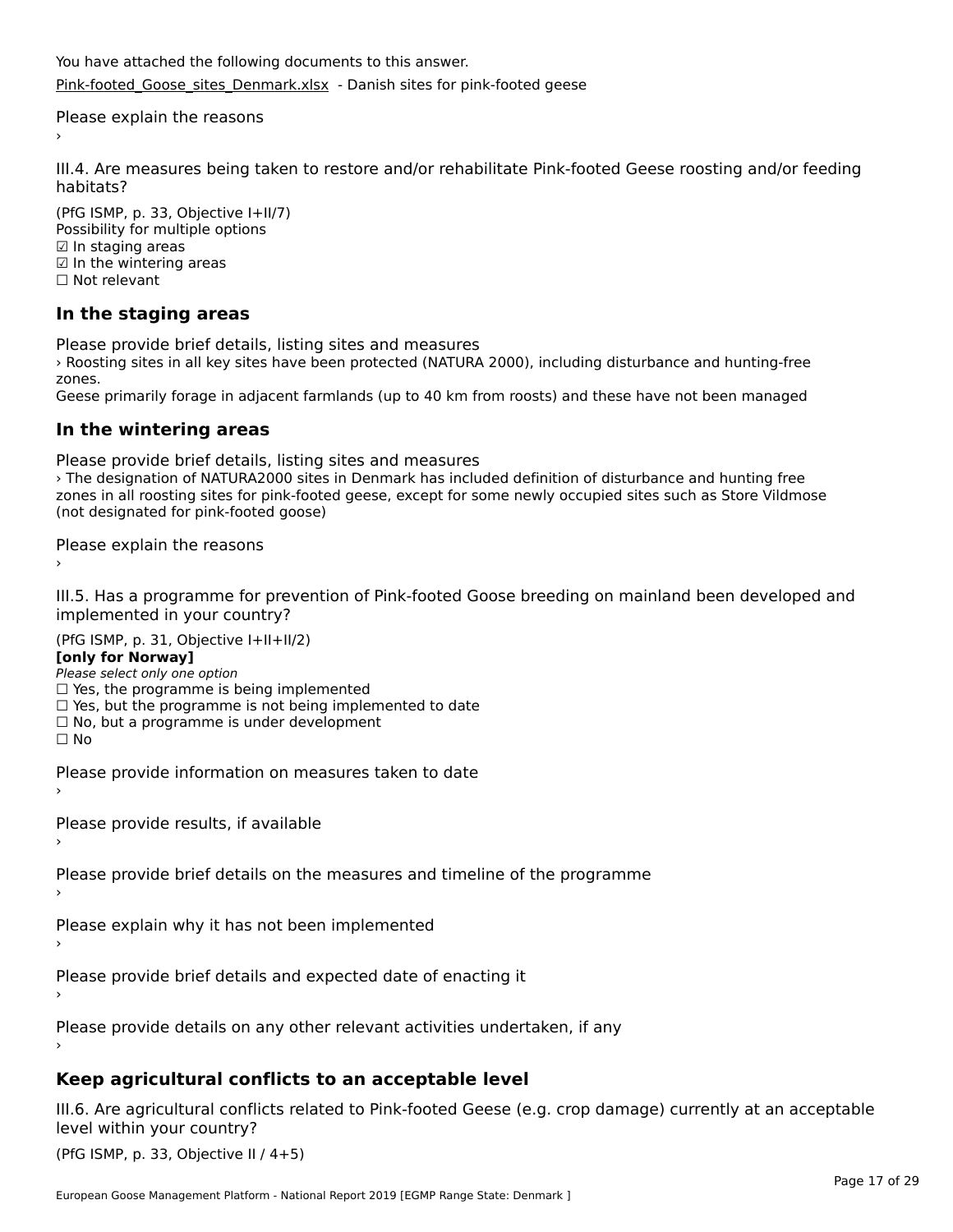Please select only one option ☑ Yes☐ No

Please indicate how these conflicts are being addressed

› In autumn and winter pink-footed geese primarily forage on waste crops (cereal and maize stubble), supplemented by pastures and winter cereal, but only in cold winters. In spring, they forage on pastures. In supplemented by pastures and winter cereal, but only in cold winters. In spring, they lorage on pasture.<br>the past, pink-footed geese caused damage to newly sown spring cereal fields (taking grain). However, the past, pink-footed geese caused damage to newly sown spring cereal helds (taking gram). However,<br>nowadays, pink-footed geese depart on spring migration for Norway in late March/early April, prior to the sowing of spring cereals.

Please indicate how these conflicts are being addressed

Please provide further details, as necessary ›

## **Objective III. Avoid increase in tundra vegetation degradation on the breeding range**

III.7. Is the extent of arctic tundra degradation on Svalbard caused by the Pink-footed Goose monitored?

(PfG ISMP, p. 33-34, Objective III /8) **[only for Norway] Please select only one option** □ Yes<br>□ No

Please provide details on the type of monitoring activities (who is conducting them and how they are riease prov ›

Is there an increase in the level of degradation of the arctic tundra? □ CitCre dir increduce in c<br>Please select only one option ים וכ<br>⊡ No

Please provide any results or evidence

Please provide any results or evidence

Please explain the reasons›

**Objective IV. Allow for recreational use that does not jeopardize the population**

III.8. Does your country promote and/or implement (in the past three years) any national or regional (sub $m.0.168$  your country promove and/or miplement (in the past time years) any national or national) hunting-related campaigns, training programmes and/or management activities ?

(PfG ISMP, p. 31, Objective VI/3)

**[only Norway and Denmark]** Possibility for multiple options

☑ Wise use hunting practices

 $\boxtimes$  Wise use hunting practices

⊠ wise use nunting practices<br>☑ Best practices to reduce crippling rates

☑ Self-organization and coordination of local hunting

⊠ Sen-organization and coordination or local nunting<br>□ No campaigns, programmes or activities have been implemented

# **Wise use hunting practices**

Please provide brief details (attach files or provide web links, if available)

› The Danish Hunters' Association has organised a campaign to promote wise use hunting practices and has The Banish Hanters Association has organised a campaign to promote wise use hunting practices and if the magazine organised local courses in west and north Jutland. A series of articles has been produced in the magazine JÆGER on wise use, species identification and goose shooting

# **Best practices to reduce crippling rates**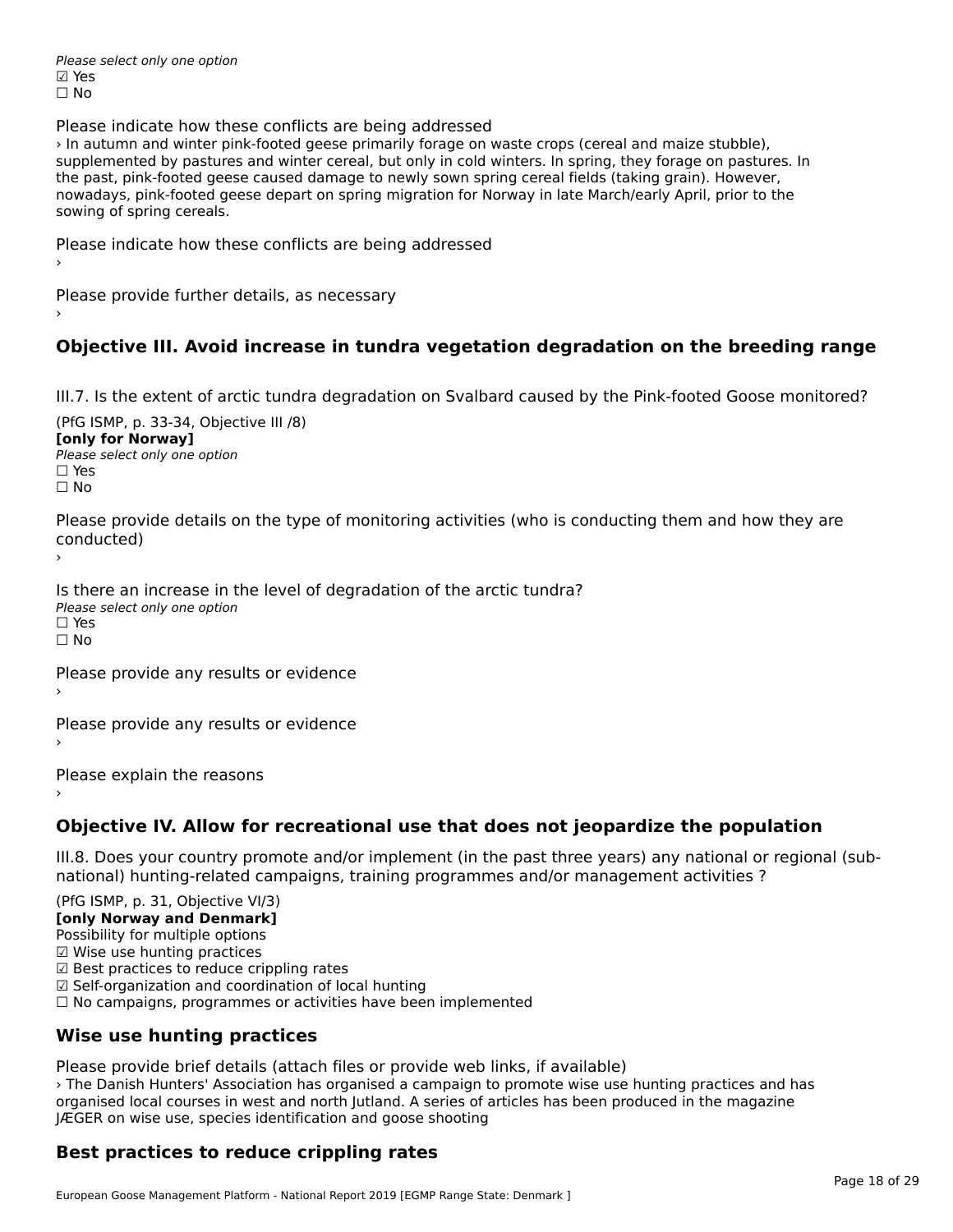#### Please provide brief details (attach files or provide web links, if available)

› A national plan to reduce the crippling of game, including geese, has been in place since 1997 (Ministry of Environment and Food). The rate of crippling in pink-footed geese has been monitored by Aarhus University since 1990 (most recently in 2017). The Danish Hunters' Association and the Ministry of Environment and since 1990 (most recently in 2017). The Damsh Hunters' Association and the Ministry of Environment and<br>Food have promoted the need for reduction of crippling in several campaigns, specifically targetting the goose rood have promoted the need for reduction of cripping in several campaigns, specifically targetting the<br>hunters, advocating for the use of decoys and blinds to attract the geese at close range,keeping to the recommended maximum shooting distance of 25 m as well as hunting in teams.

### **Self-organization and coordination of local hunting**

Please provide brief details (attach files or provide web links, if available) › A project 'Forbedret Gåsejagt' carried out by Aarhus University and the Danish Hunters' Association during 2 A project Torbeuret Gasejagt Camed out by Admus Oniversity and the Danish Hunters' Association during<br>2012-2016 focussed on voluntary self organisation of goose shooting and documented the effects in terms of higher bags, lower cartridge use, improved local communication as well as reduced disturbance of geese. The nigher bags, lower carthage use, improved local communication as well as reduced disturbance or geese. The<br>Danish Hunters' Association has promoted the wider use of self organisation in articles in the magazine JÆGER

Please explain the reasons

#### **Optionally, please provide any other information related to the implementation of the PfG ISMP**

### Please provide further information here

› The ISMP has increased the awareness among Danish hunters about their role and responsibility to participate in the management of the population as well as the wise use. It has generally been accepted by participate in the management of the population as wen as the wise use. It has generally been accepted by<br>the hunters that the hunting season can change according to the status of the population and how close it is to the defined target.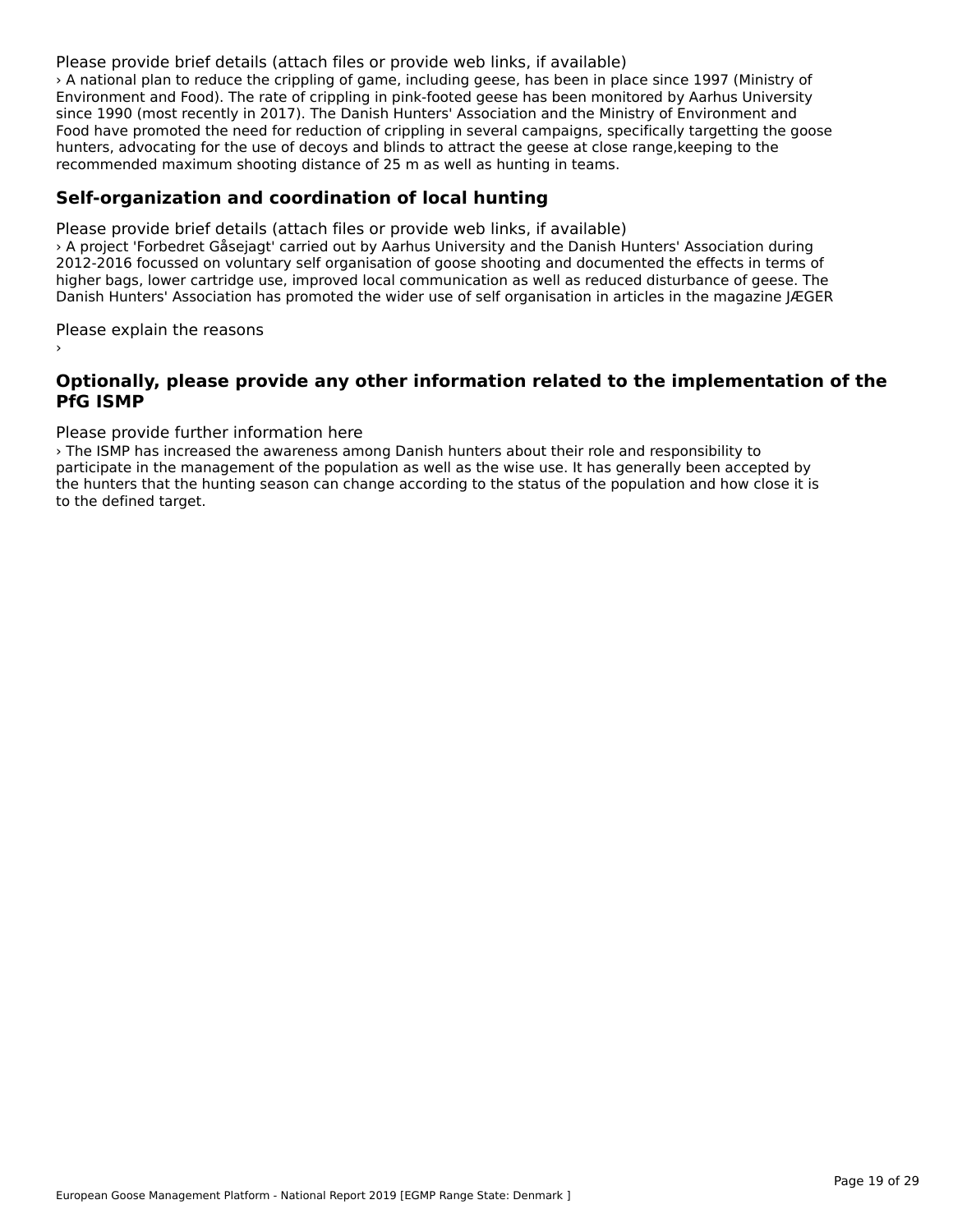#### **IV. Sub-section A: Taiga Bean Goose International Single Species Action Plan (TBG ISSAP) - Eastern 1 Management UnitAction Plan (TBG ISSAP) - Eastern 1 Management Unit**

Participating Range States**: Belarus, Estonia, Germany, Latvia, Ukraine** 

### **Objective 1. Increase survival rate of adults**

### **Result 1.1 Legal harvest does not jeopardize an increase of adult survival rates**

IV.1. Has your country developed and adopted legislation for the closure of hunting of TBG to allow for TBG IV.1. Thas your country developed and add<br>to pass before goose hunting is opened?

(activity 1.1.1.1 Workplan for the implementation of non-AHM related actions (2018-2020) agreed at the 3rd EGM IWG meeting in Leeuwarden, the Netherlands in June 2018) **[all Participating Range States]**

#### [all Participating Range States]

Please select only one option ☐ Yes, developed and adopted

☐ Yes, developed but not adopted

 $\Box$  ies, developed but not adopted

Please describe what legislation has been developed

Please indicate when it was adopted

Please indicate how the legislation is enforced

Please describe what legislation has been developed

Please indicate the timeframe when the legislation is expected to be adopted

Please explain the reasons

#### **IV.2. Please indicate how you are improving the knowledge of the occurrence of TBG on sub-species level in your country**on sub-species level in your country

on sub-species fever in your country<br>(activity 1.1.1.2 Workplan for the implementation of non-AHM related actions (2018-2020) agreed at the **Brd EGM IWG meeting in Leeuwarden, the Netherlands in June 2018)** 

#### [all Participating Range States]

IV.2.1. Ensuring national monitoring at all known key sites <del>■ Western Chroning</del> Hational<br>Please select only one option  $\square$  Yes ☐ No

Please describe the activities undertaken

Please list the key sites where monitoring activities are being undertaken

Please provide relevant documents or weblinks

Please explain the reasons

›

IV.2.2. Providing identification training to people carrying out the monitoring activities <del>■ Western Fortung</del> Recrement<br>Please select only one option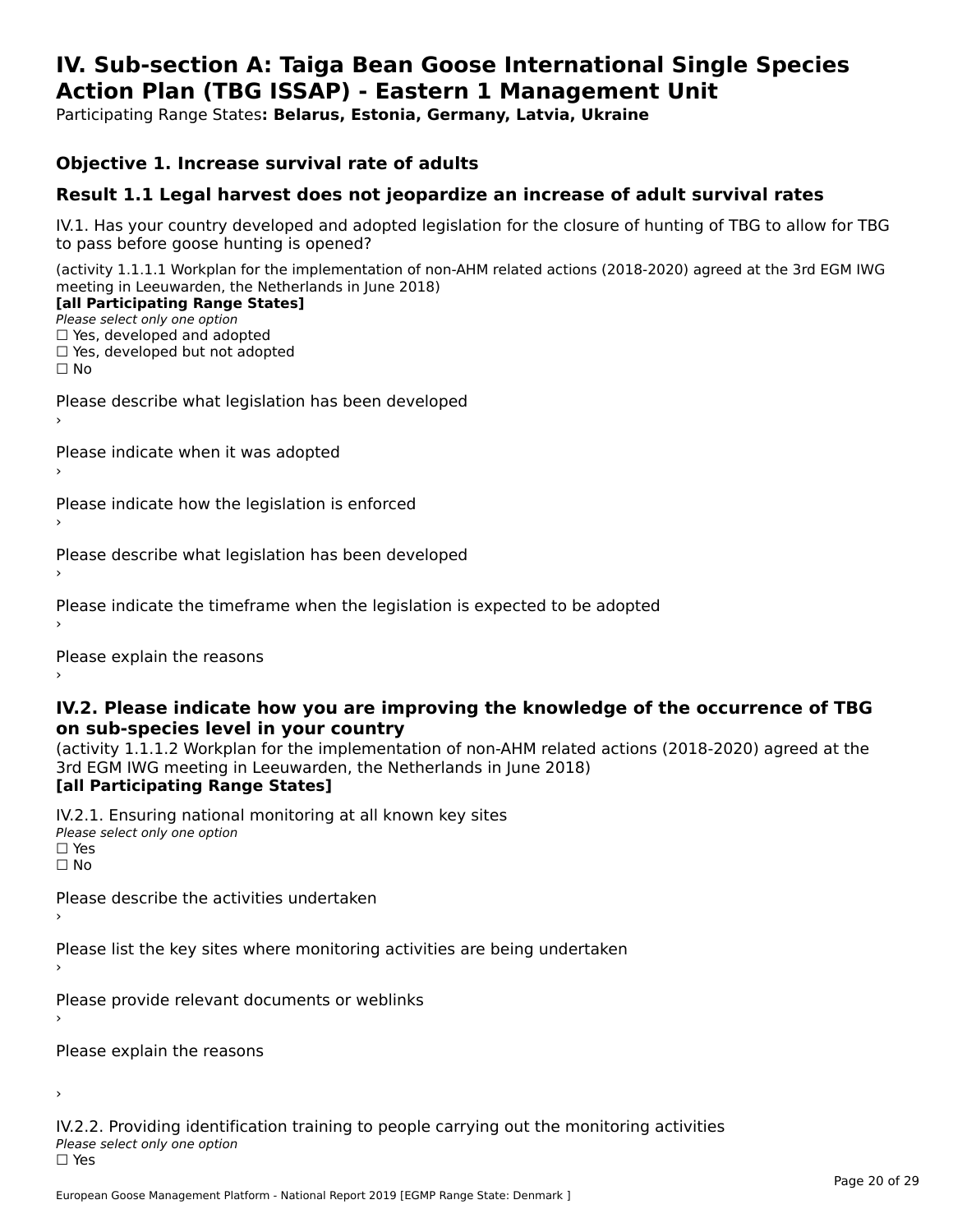```
☐ No
```

```
Please describe the activities undertaken›Please provide relevant identification materials or weblinks, if available
Please explain the reasons
IV.2.3. Providing equipment to people carrying out the monitoring activities
Please select only one option
☐ Yes□ Yes<br>□ No
Please describe the activities undertaken›Please provide relevant documents or weblinks
Please explain the reasons
IV.2.4. Carrying out a satellite/GPS tagging project on TBG in the wintering/staging areas
<del>∩</del><br>Please select only one option
□ Yes<br>□ No
Please describe the activities undertaken›Please provide relevant documents or weblinks
Please explain the reasons
IV.2.5. Any other relevant activities
Please select only one option
☐ Yes□ Yes<br>□ No
Please describe the activities undertaken›Please provide relevant documents or weblinks
Result 1.2 Illegal harvest is reduced to non-significant levels
```
IV.3. Does your country implement an awareness-raising campaign for hunters to complement necessary rv.5. Does your court<br>legislation changes?

(activity 1.2.2.1 Workplan for the implementation of non-AHM related actions (2018-2020) agreed at the 3rd EGM IWG meeting in Leeuwarden, the Netherlands in June 2018)

### **[Only for Belarus and Ukraine]**

Please select only one option

riease select only one option<br>□ Yes, an awareness-raising campaign is being implemented<br>□ Yes, an awareness-raising campaign is under development

□ No, but an awareness-raising campaign is under development<br>□ N。

Please indicate who is involved in the implementation (e.g. national NGOs, research institutes, etc.)

Please provide brief details about the activities that are being implemented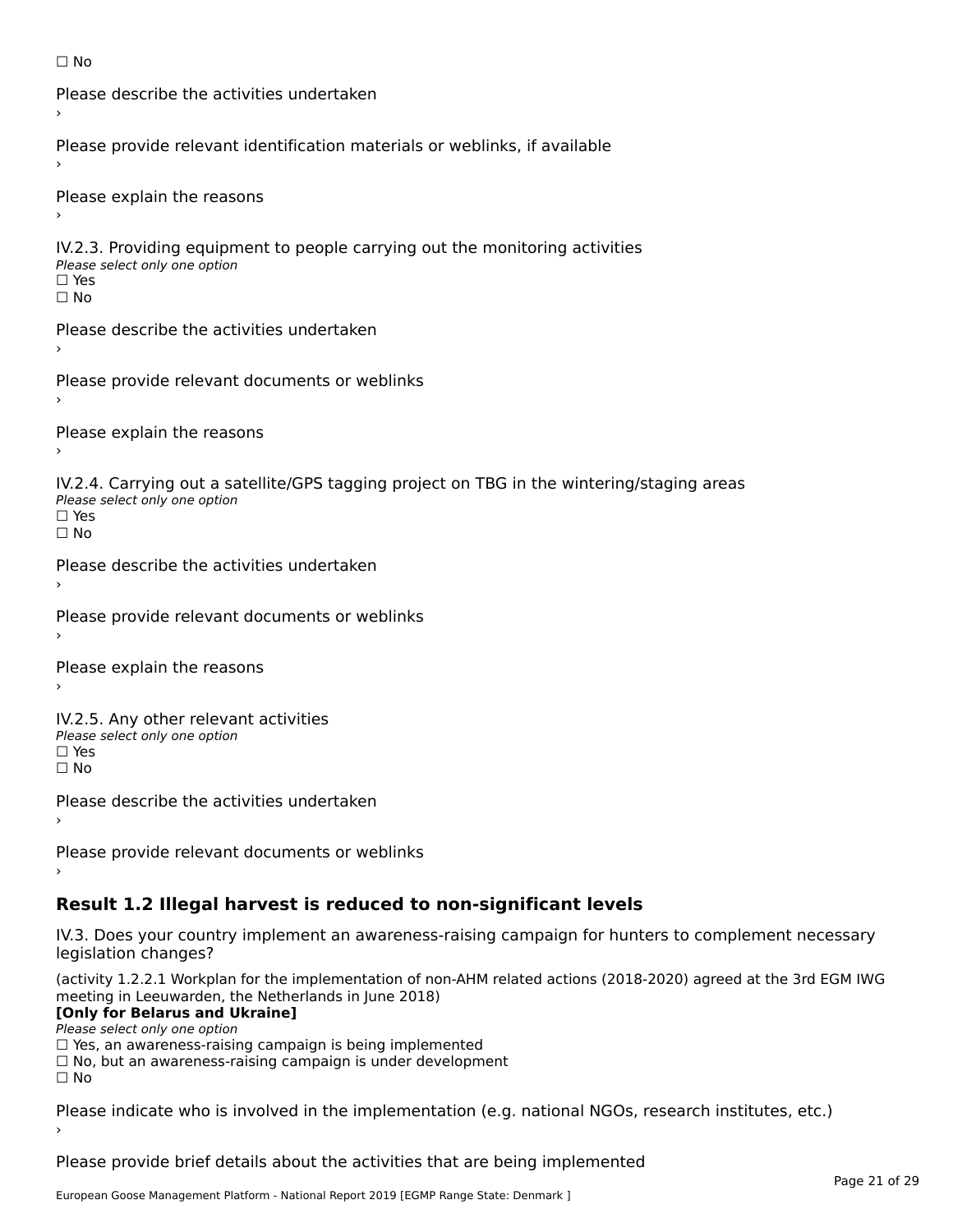Please provide a weblink or upload more information on the campaign Does the campaign include guidance on identification of grey geese? Please select only one option<br>□ Yes □ Yes<br>□ No Please upload identification guides and provide weblinks Please provide further information, if available Please explain the reasons Please indicate who is in charge of developing the campaigns Please provide information on when the development is expected to be finalized Please indicate when the implementation of the campaign is envisaged to start Please provide reasons why an awareness-raising campaign is not in place IV.4. Has special publication on the occurrence of the Taiga Bean Goose been produced and disseminated? (activity 1.2.2.2 Workplan for the implementation of non-AHM related actions (2018-2020) agreed at the 3rd EGM IWG **[Only for Ukraine] □ Yes produced and disseminated**<br>Please select only one option  $\Box$  ies produced and disseminated  $\Box$  ies, currently being produced Please provide details on dissemination, upload publication or provide weblink Please provide details on the timeframe Please indicate who is in charge of producing the publication Please provide details on the dissemination plans Please explain the reasons **Other objectives and results as decided by the EGM IWG Reducing Taiga Bean Goose crippling** IV.5. Have you undertaken any activities to reduce TBG crippling rates? (activity agreed at the 1st EGM IWG meeting in Kristianstad, Sweden in December 2016)

#### **[all Participating Range States]**[all Participating Range States]

**Law Tarticipating Range**<br>Please select only one option

□ Yes<br>□ No

›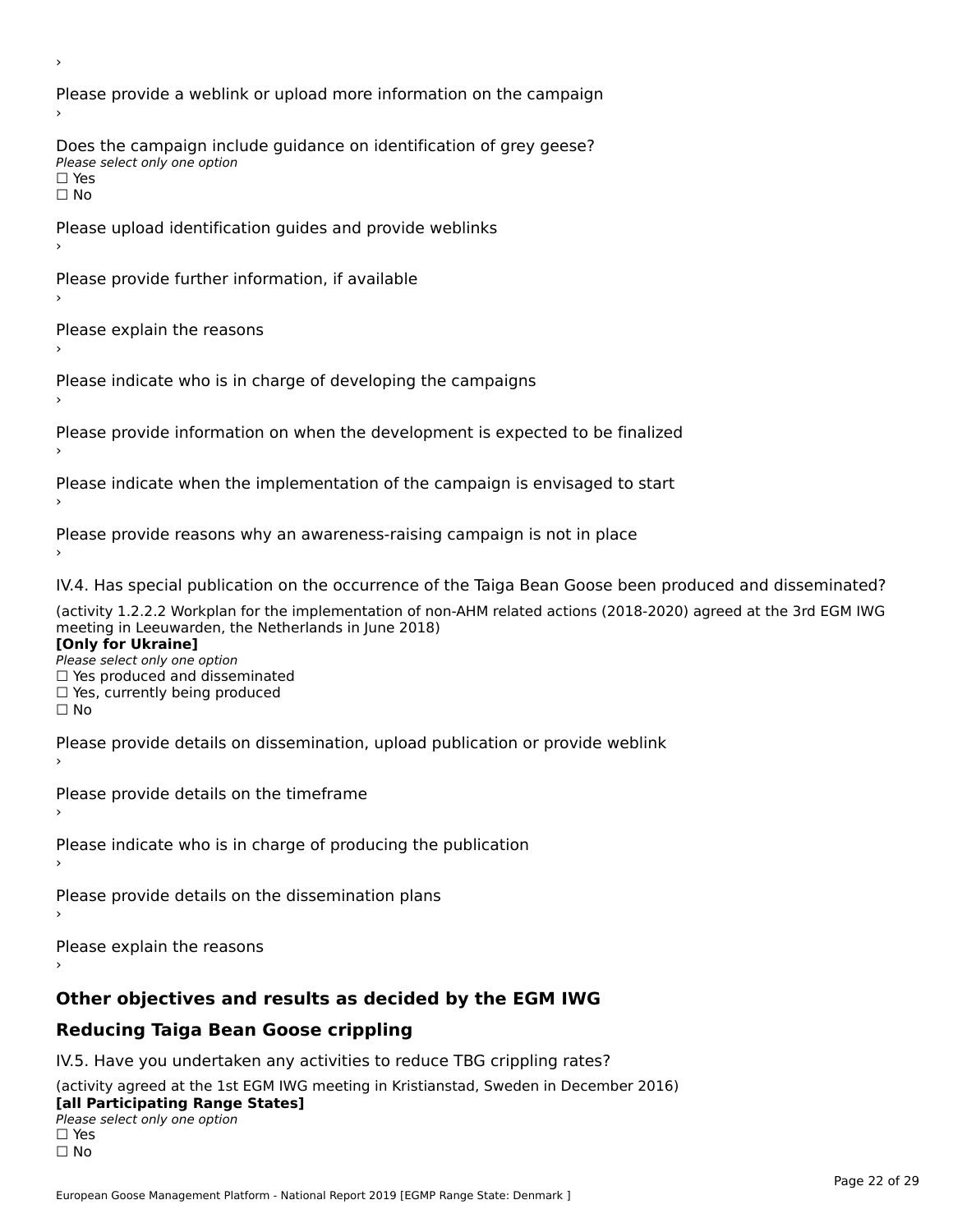☐ Not applicable

```
Please provide details on the activities
```
Please explain the reasons

Please explain the reasons

### **Raising identification skills and awareness amongst hunters**

IV.6. Have training programmes to develop identification skills amongst hunters been organized by national rv.o. riave training pro<br>hunting associations?

(activity agreed at the 1st EGM IWG meeting in Kristianstad, Sweden in December 2016) **[all Participating Range States]**[all Participating Range States] **Lan Tarticipating Range**<br>Please select only one option ☐ Yes☐ No□ Not applicable

Please provide more information on the training programmes

Have the training programmes been developed in cooperation with BirdLife partners and other conservation NGOs?Please select only one option☐ Yes☐ No

```
Please provide a list of cooperating partners
```
Please provide more information of detailed activities with partners

Please upload any relevant materials

Please provide weblinks

Please explain the reasons

Please explain the reasons›

Please explain the reasons

#### **Optionally, please provide any other information related to the implementation of the TBG ISSAPTBG ISSAP**

Please provide information here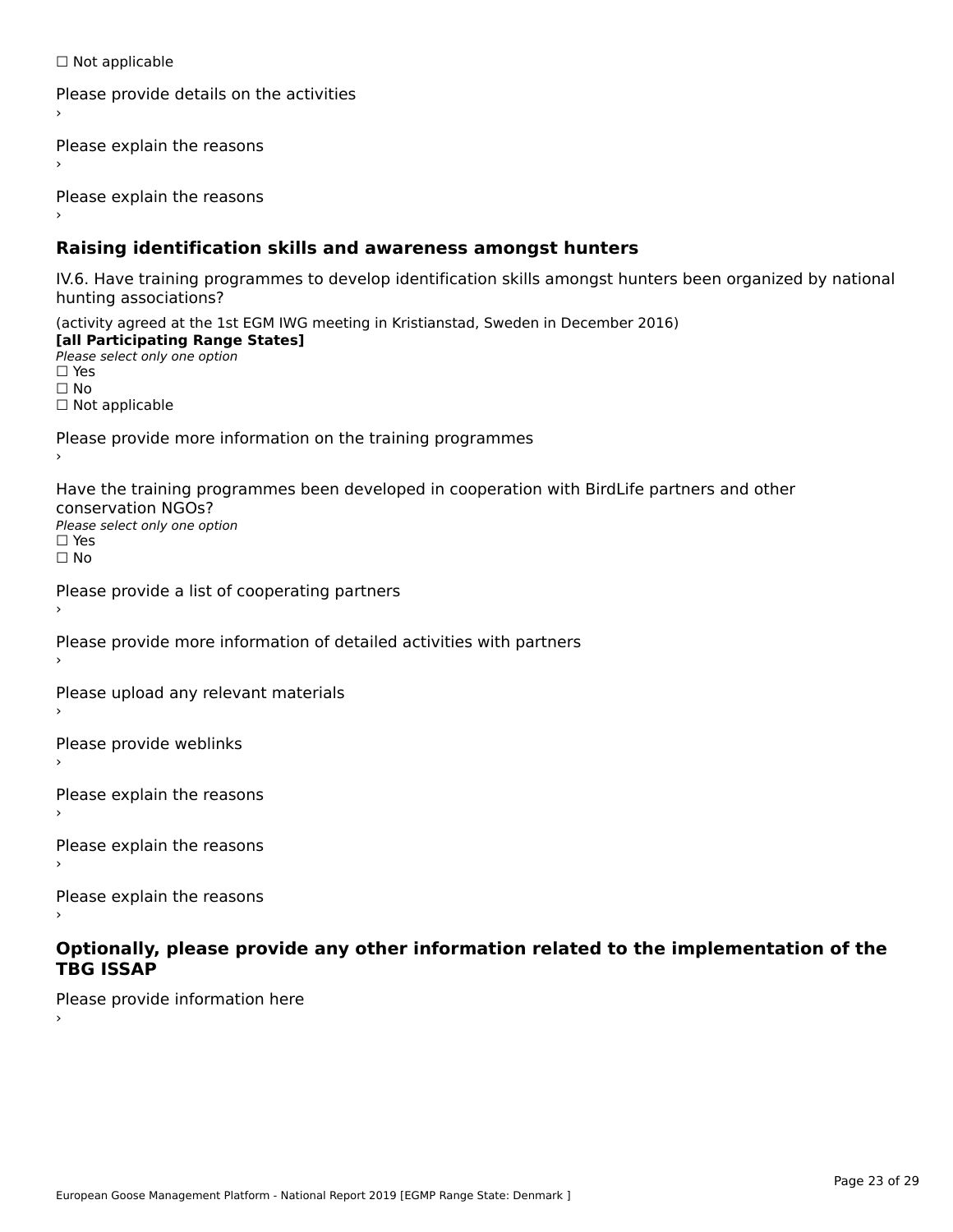# **V. Sub-section B: Taiga Bean Goose International Single SpeciesAction Plan (TBG ISSAP) - Western and Central Management Units**

Participating Range States: **Denmark**, **Finland**, **Norway, Sweden**, **UK**

# **Objective 1 Increase survival rate of adults**

## **Result 1.2 Illegal harvest is reduced to non-significant levels**

V.1. Is TBG shooting investigated in north-east Jutland and Zealand?

(activity 1.2.2.1 Workplan for the implementation of non-AHM related actions (2018-2020) agreed at the 3rd EGM IWG meeting in Leeuwarden, the Netherlands in June 2018) **[Only for Denmark]** 

**Please select only one option ⊡** Yes ☐ No

Please indicate what activities have been undertaken

› As far as possible, Aarhus University has asked observers on the ground to keep an eye open for illegal hunting in NE Jutland. We have also tried to publicize as widely as possible the need to differentiate between Tundra and Taiga Bean Geese on Zealand. Actions there are ongoing to derive photos from hunters of their<br>Tundra and Taiga Bean Geese on Zealand. Actions there are ongoing to derive photos from hunters of their shot Bean Geese to determine the relative contributions of the two races to the annual bag there. shot bean deese to determine the relative contributions of the two races to<br>Actions are ongoing and we hope to be able to report on these in the future

Please provide results, relevant publications and weblinks ›

Please explain the reasons

#### **Result 1.3: Impact of huntable native predators in breeding and moulting areas is reduced**

V.2. Are annual campaigns undertaken amongst hunters in the breeding areas to strengthen fox v.z. Are annual campaigns und<br>management in your country?

(activity 1.3.1.1 Biannual Taiga Bean Goose implementation plan agreed at the 1st EGM IWG meeting in Kristianstad, Sweden in December 2016) **[Only for Finland]**

**□ Please select only one option** □ Yes<br>□ No

Please list the areas where the campaigns are being undertaken

Please list the hunting associations involved

Please provide any other relevant details and weblinks

›

Please explain the reasons

V.3. Has fox management in northernmost Finland been further strengthened by the Finnish Wildlife v.5. Has fox management in northernmost F<br>Agency and the Forestry and Parks Service?

(activity 1.3.1.2 Biannual Taiga Bean Goose implementation plan agreed at the 1st EGM IWG meeting in Kristianstad, Sweden in December 2016) **[Only for Finland]**

**□ Please select only one option** □ Yes<br>□ No

Please explain what activities have taken place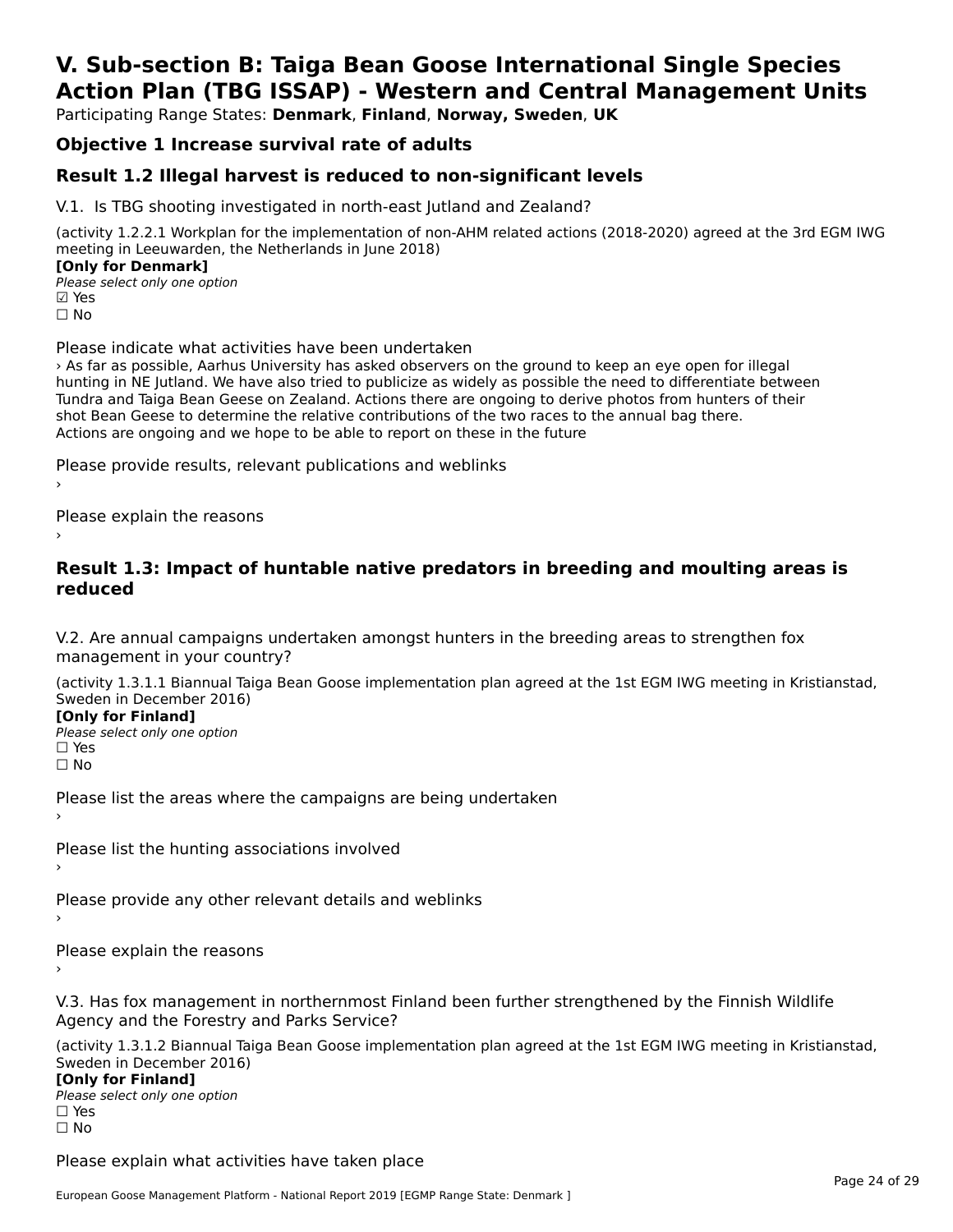Please provide results, relevant publications and weblinks ›

Please explain the reasons

# **Result 1.4: Impact of alien predators in breeding and moulting areas is reduced**

V.4. Does your country implement programmes for the eradication of the raccoon dog?

(activity 1.4.1.1 Workplan for the implementation of non-AHM related actions (2018-2020) agreed at the 3rd EGM IWG meeting in Leeuwarden, the Netherlands in June 2018) **[Only for Finland and Sweden]**

# **Please select only one option**

□ Yes<br>□ No

›

Please provide details about the eradication programme(s) (scope, implementing entities, etc.)

Please provide details on the effectiveness of the programmes

Please provide an update on the current status of the raccoon dog

Please explain the reasons

# **Objective 2. Increase reproductive rates**

# **Result 2.2: Intraspecific competition in spring staging areas is reduced**

V.5. Please provide updates on the implementation of the "fields for geese" programme

(activity 2.2.1.1 Workplan for the implementation of non-AHM related actions (2018-2020) agreed at the 3rd EGM IWG meeting in Leeuwarden, the Netherlands in June 2018) **[Only for Sweden]**Loury for Swedent

V.6. Please provide information on the continuation and implementation of the "unharvested-fields-forbirds" programme (within the Common Agricultural Policy)

 $($ activity 2.2.1.2 and 2.2.1.3) **[Only for Finland]**lomy for Finland]

#### **Objective 3. Stop ongoing loss, fragmentation and degradation of habitats, and restore lost, fragmented and degraded habitats**restore lost, fragmented and degraded habitats

# **Result 3.1: Impact of forestry works is reduced**

V.7. Have working models been developed for wildlife-friendly forest management?

(activity 3.1.1.1 Workplan for the implementation of non-AHM related actions (2018-2020) agreed at the 3rd EGM IWG meeting in Leeuwarden, the Netherlands in June 2018) **[Only for Finland]**

Please select only one option☐ Yes☐ No

Please provide details on the working models developed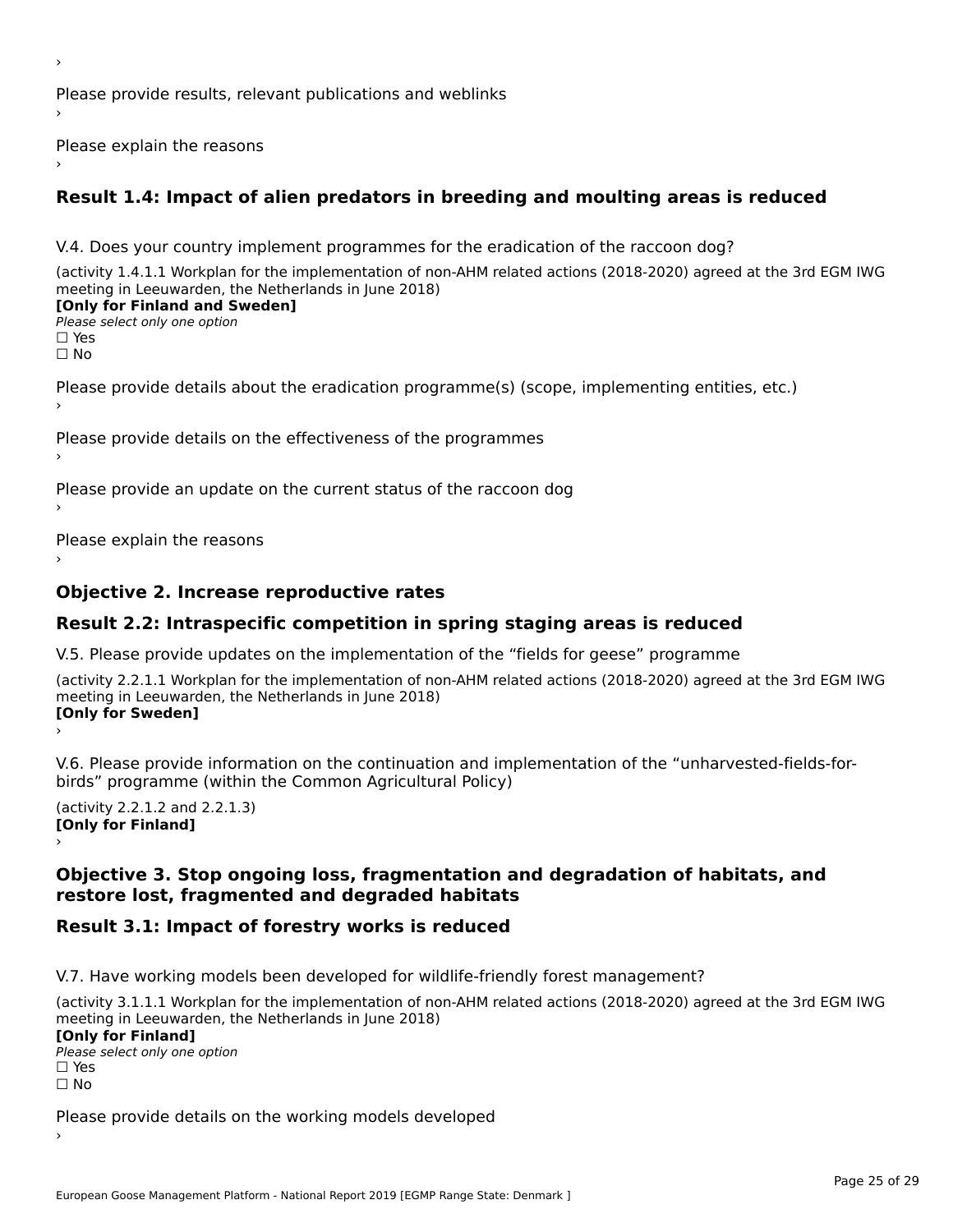Are these models being implemented? ∩ne enese moders being<br>Please select only one option □ Yes<br>□ No

Please provide more information on the progress

Have these models been promoted to reach forest owners? ∩ave these models bee<br>Please select only one option □ Yes<br>□ No

Please provide more information

Please explain the reasons

›

Have these models been promoted to reach forest corporations? ∩ave these models bee<br>Please select only one option  $\Box$  Yes ☐ No

Please provide more information

Please explain the reasons ›

Please explain the reasons

Please explain the reasons

V.8. Please indicate the implementation progress to reach the annual goals for mire restoration

(activity 3.1.2.1 Workplan for the implementation of non-AHM related actions (2018-2020) agreed at the 3rd EGM IWG

#### **[all Participating Range States]**

› From the workplan it seems that this question is relevant for Finland only

#### **Result 3.3: Breeding, staging and wintering habitats are not further lost due to oil and gas or renewable energy developments**gas or renewable energy developments

V.9. Are you monitoring the collision risk posed by renewable energy developments to TBG close to the Special Protection Areas, identified as their important wintering sites?

(activity 3.3.1.1 Workplan for the implementation of non-AHM related actions (2018-2020) agreed at the 3rd EGM IWG meeting in Leeuwarden, the Netherlands in June 2018)

# **The Eurig III Leeuwarden, the Netherlands III julie 2016**

Please select only one option<br>Fi Yes ☐ No

Please provide information on the relevant actions that have been undertaken

› Previous monitoring of the collision risk posed by the large offshore wind turbine test centre at Østerild has been completed and has reported to the clients involved. These results showed that all large bodied birds avoided flying in the vicinity of the turbines and those that did adjusted their altitude to further avoid the avoided hying in the victinty of the turbines and those that did adjusted their altitude to further avoid the<br>sweep area of the turbines. Specific studies on Taiga Bean Geese flying between the turbines showed similar avoidance and no collisions. Intensive searches with specially trained dogs also failed to locate corpses. In depth full reporting of these studies will follow.

Please provide any results, if available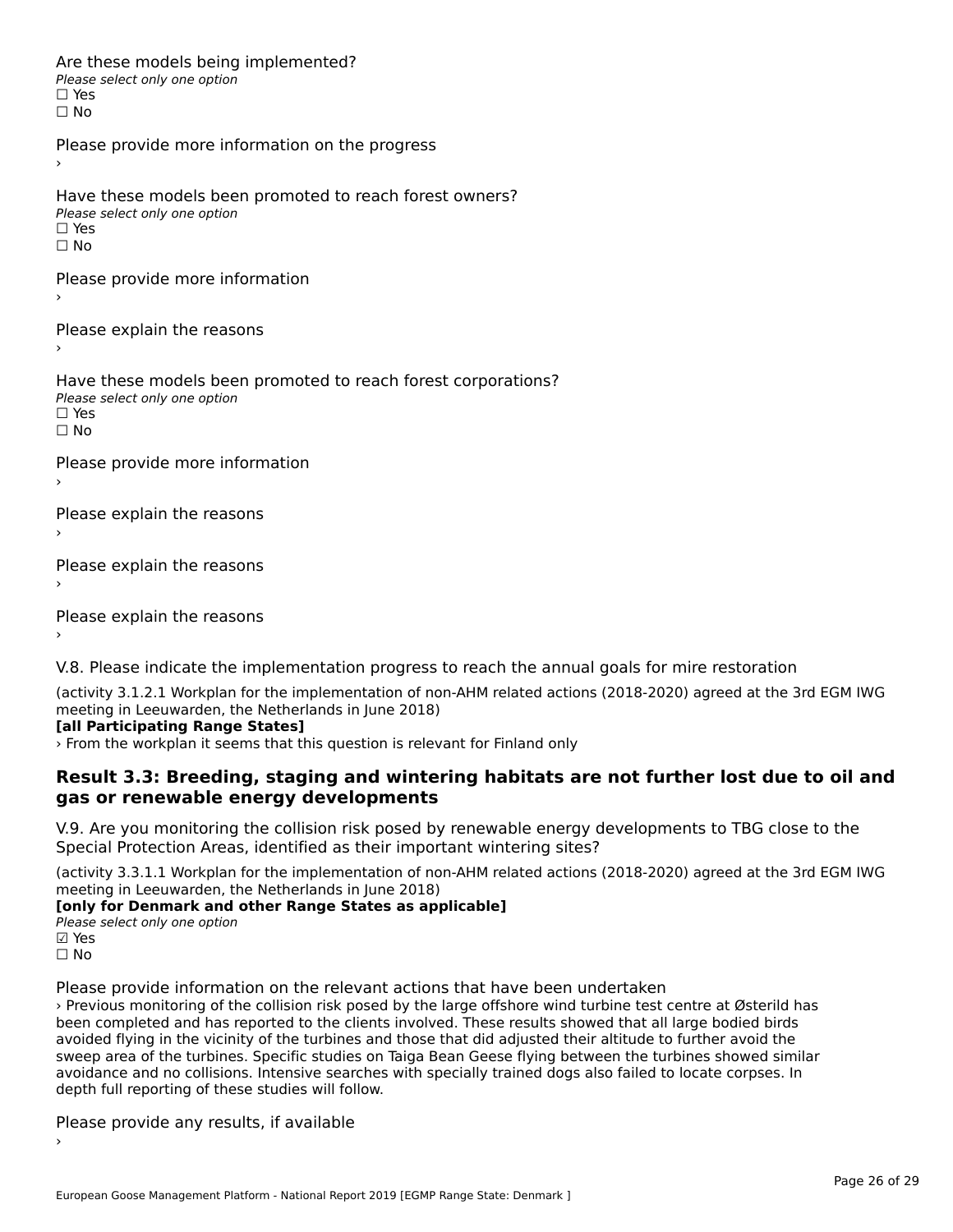## **Result 3.4: Impact of agriculture on natural Taiga Bean Goose habitats is minimized**

V.10. Has the area of managed coastal grasslands under the Common Agricultural Policy (CAP) increased in

(activity 3.4.1.1 Workplan for the implementation of non-AHM related actions (2018-2020) agreed at the 3rd EGM IWG meeting in Leeuwarden, the Netherlands in June 2018) **[only for Finland]**

**Please select only one option** □ Yes<br>□ No

Please indicate the size of the total area›

Please indicate the additional area managed since the beginning of 2017

Please describe the activities undertaken on grassland management

Please upload relevant documentation and provide weblinks

Please explain the reasons

### **Other objectives and results as decided by the EGM IWG**

#### **Review factors possibly contributing to rapid declines in eastern England and implement appropriate management responses**implement appropriate management responses

V.11. Have possible factors causing population declines in eastern England been reviewed?

(activity 3.4.2. Workplan for the implementation of non-AHM related actions (2018-2020) agreed at the 3rd EGM IWG meeting in Leeuwarden, the Netherlands in June 2018) **[only for UK]**

Please select only one option☐ Yes☐ No

Please describe those factors and provide further information as available

Are appropriate management responses to these factors being implemented? Please select only one option □ Yes<br>□ No

Please provide information on the activities implemented

Please provide information about the main achievements and results

Please explain the reasons›

Please explain the reasons

# **Reducing Taiga Bean Goose crippling**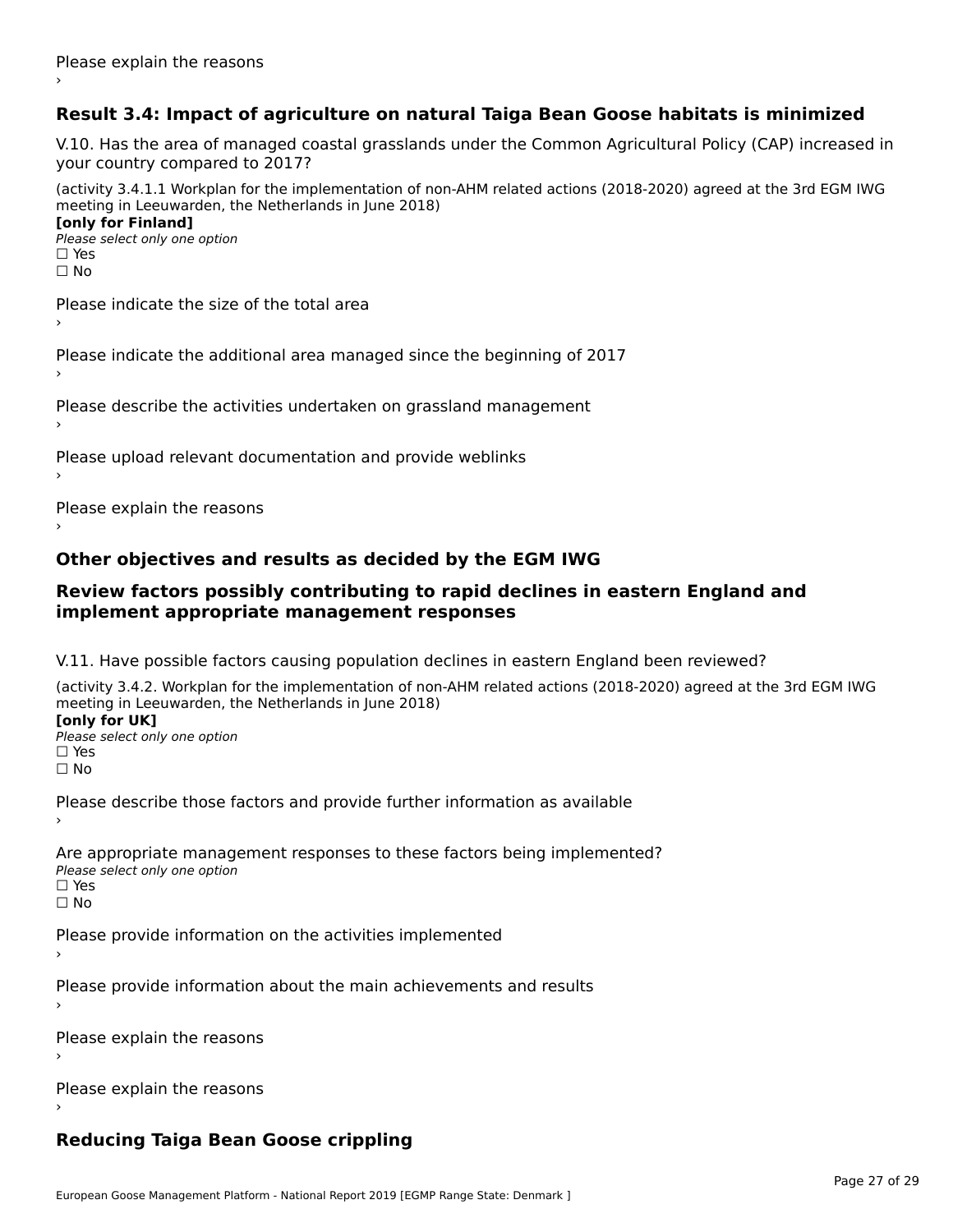V.12. Have you undertaken any activities in the past three years to reduce TBG crippling rates?

(activity agreed at the 1st EGM IWG meeting in Kristianstad, Sweden in December 2016)

**[all Participating Range States] Please select only one option** ☑ No☐ Not applicable

Please provide details on the activities

Please explain the reasons

› There has already been a sustained campaign of public awareness and outreach in relation to the Pink-Find the risk and an advantage campaign of public awareness and outfeach in relation to the Fink-<br>footed Goose on this subject. Survey of crippling rates (by X-ray) in Taiga Bean Geese will be conducted if a larger catch of geese can be organised

Please explain the reasons

## **Raising identification skills and awareness amongst hunters**

V.13. Have training programmes to strengthen identification skills and raise awareness amongst hunters been organized in your country, in particular by national hunting associations?

(activity agreed at the 1st EGM IWG meeting in Kristianstad, Sweden in December 2016)

**[all Participating Range States] Fair + articipating Range**<br>Please select only one option

☐ No

□ Not applicable

Please provide more information on the training programmes rease provide more information on the training programmes<br>> Articles in the Danish Hunters' Association magazine JÆGER has specifically addressed the identification of the two subspecies. Specific local training programs have not yet been organised

Have the training programmes been developed in cooperation with BirdLife partners and other conservation NGOs?

⊂onservation NGOS.<br>Please select only one option ☑ No

Please provide a list of cooperating partners

Please provide more information of detailed activities with partners

Please upload any relevant materials

Please provide weblinks›

Please explain the reasonsricuse explain the reusons<br>> The initial initiative has taken place in a cooperation between the Danish Hunters' Association and Aarhus<br>University University

Please explain the reasons›

Please explain the reasons›

#### **Optionally, please provide any other information related to the implementation of the TBG ISSAP**